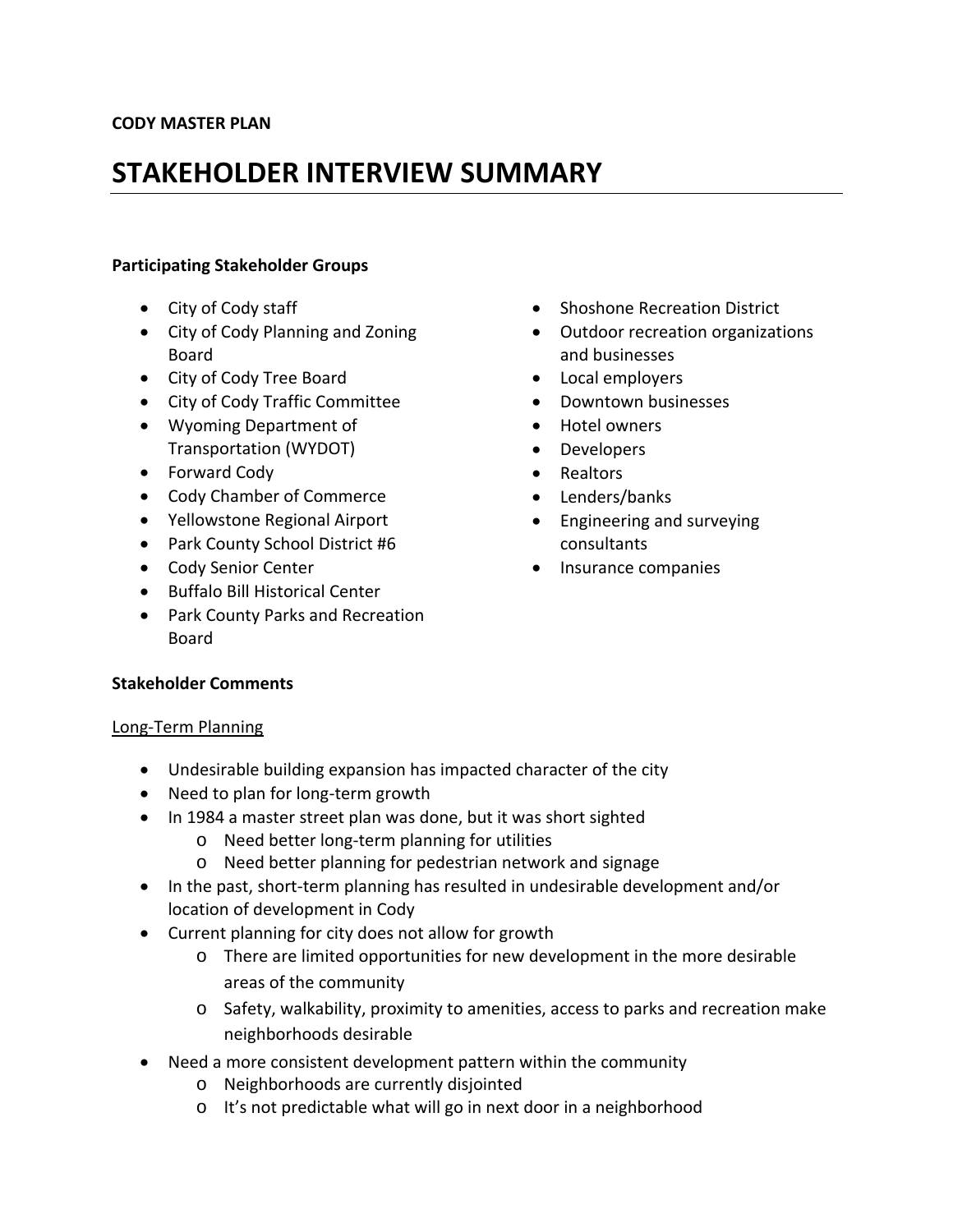#### Master Plan Update

- What happens with the plan once we're done with it is just as important as the plan itself
- Plan should address current and future trends facing the community
- Need to balance private property rights and public welfare
- Need to find a way to effectively get public input on the Master Plan Update
- Implementation section
	- o Want reference materials/bibliography to support implementation strategies and rationale for policies
- Case studies of other communities should be examined when developing the Master Plan update
- New document should be organized so it can be continuously updated in parts
	- o Actively update pieces of it so it doesn't become stale
	- o Organized into sections appropriate for updating individually
- Need a "user manual" for the document
- 1997 plan was not followed well, so this update needs to be a more active plan
- 1997 plan contained direct conflicts (e.g. Concentrate business development in the downtown district, but parking requirements make it impossible)
- Plan and following ordinances should reflect the community's values
- Long‐standing community ties has made the plan hard to implement in a town as small as Cody
- May need a joint work session with the County early in the planning process
- Reaching the visitor population
	- o Visitors not willing to take time out of their day
	- o Interviews on the street downtown and in the museum are the best way to reach visitors
	- o Ask hotels to distribute a questionnaire to visitors to return back
	- o Incentives are not that important (e.g. coupons)
- Coordinate with the Museum, who is currently doing a 20‐year master plan

# Landscaping

- Landscaping requirements for private developments are insufficient
- Rocks are not considered adequate landscaping
- Landscaping needs to be required as part of initial development plans
- Landscaping enhances quality of life, attracts customers, and supports property values
- There are opportunities for both large plant material (trees) as well as smaller plants, grass, and xeric options
- Currently, there are effectively no landscaping standards, as zoning requires a landscape plan, but no specific requirements within that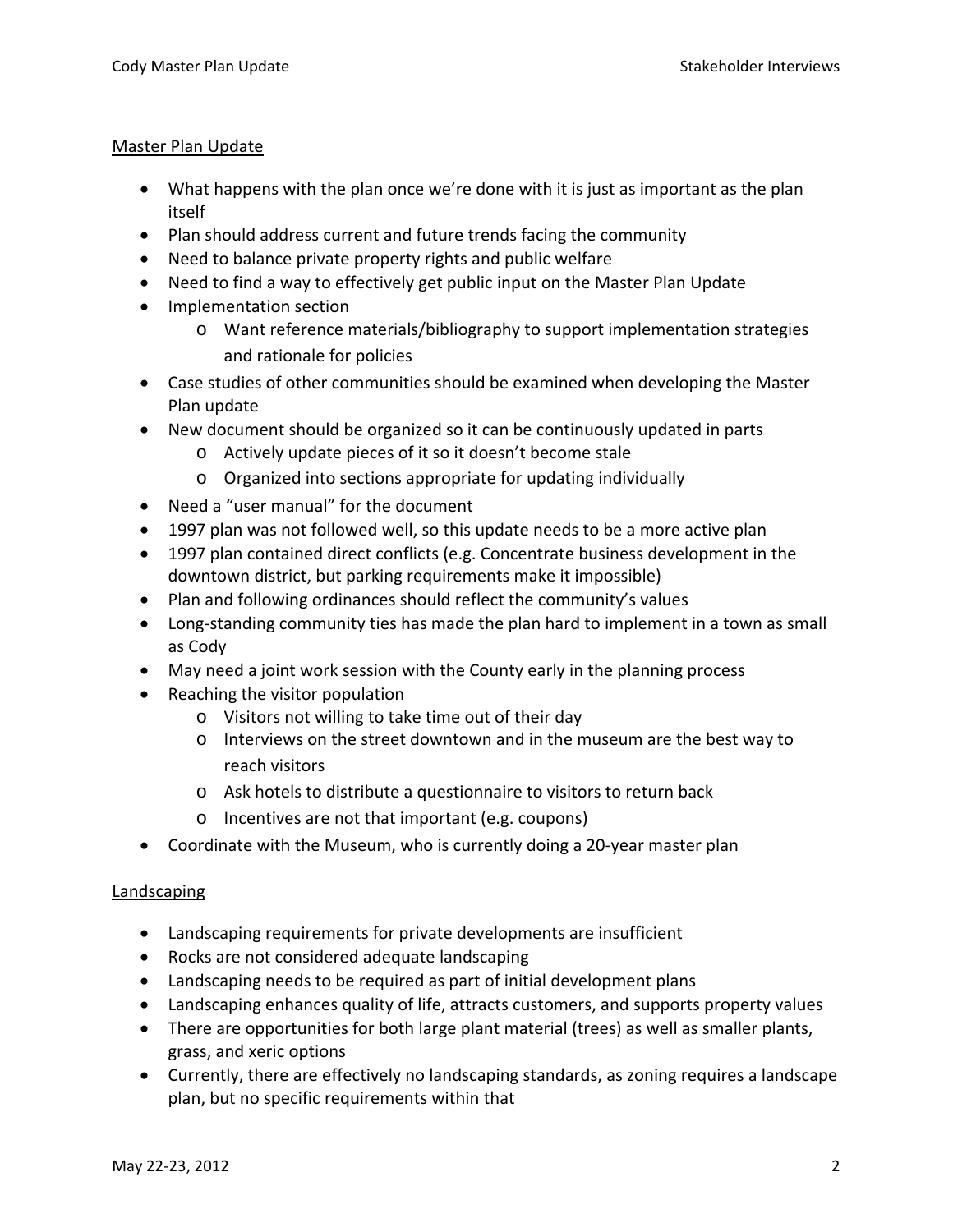- o The code does not contain any long‐term maintenance requirements
- o Code should address amount of landscaping, location on site, any need for soil amendments, and other landscaping considerations
- Landscaping is not a water rights issue, as the city has water rights
- The location of utilities and ROW limits where landscaping can occur, but there needs to be a better balance between landscaping within the utilities ROW and outside the ROW
- Part of the issue is education, as builders aren't familiar with landscape architecture o Landscape architecture expertise is mostly outside of Cody – e.g. Billings
- Currently, the new developments in town seem to have minimal to no landscaping
- Would like to reestablish downtown landscape trees (as the responsibility of the landowner)
- There used to be a program where the city and county would both contribute service/funding to incentivize reestablishment of trees – would like to see a similar program re‐established
- Lost 300-400 American elms downtown to Dutch Elm disease in recent years
- Policy that leads to mandatory landscaping plan and an attainable landscaping ordinance
- Incentives for existing businesses to add landscaping
- Lack of irrigation and raw water service limits ability to do landscaping infrastructure is the barrier
- Deer pose a challenge to landscaping
- Landscaping should be appropriate for Cody
- Need curb appeal in areas outside Main Street
- Tree ordinance could be strengthened and modernized
- Examples of good design/landscaping on Bighorn Ave
	- o As a result, commercial properties saw increase in business
- Implementation of landscaping should allow for phasing for developers
	- o Could use bonding to cover part of the landscaping costs
	- o Want to allow flexibility for developers while achieving the same objective
- There are a lot of complaints about Russian olive trees
- Landscaping ordinance is not predictable or enforceable, the process should be predictable but not too restrictive
- Landscaping should have different meanings in different parts of town, based on water accessibility and locational differences
- Need landscaping requirements by zone that are as clearly defined as the signage ordinance
	- o If it's more clearly defined developers wouldn't compare themselves to other poor examples that were previously approved, as they do now
- There is too much subjectivity in the landscaping requirement, and P&Z should not have as much discretion as they do now
- Not all uses should be treated equal in terms of landscaping
- Museum considering removing lawns and moving toward a more natural xeriscaping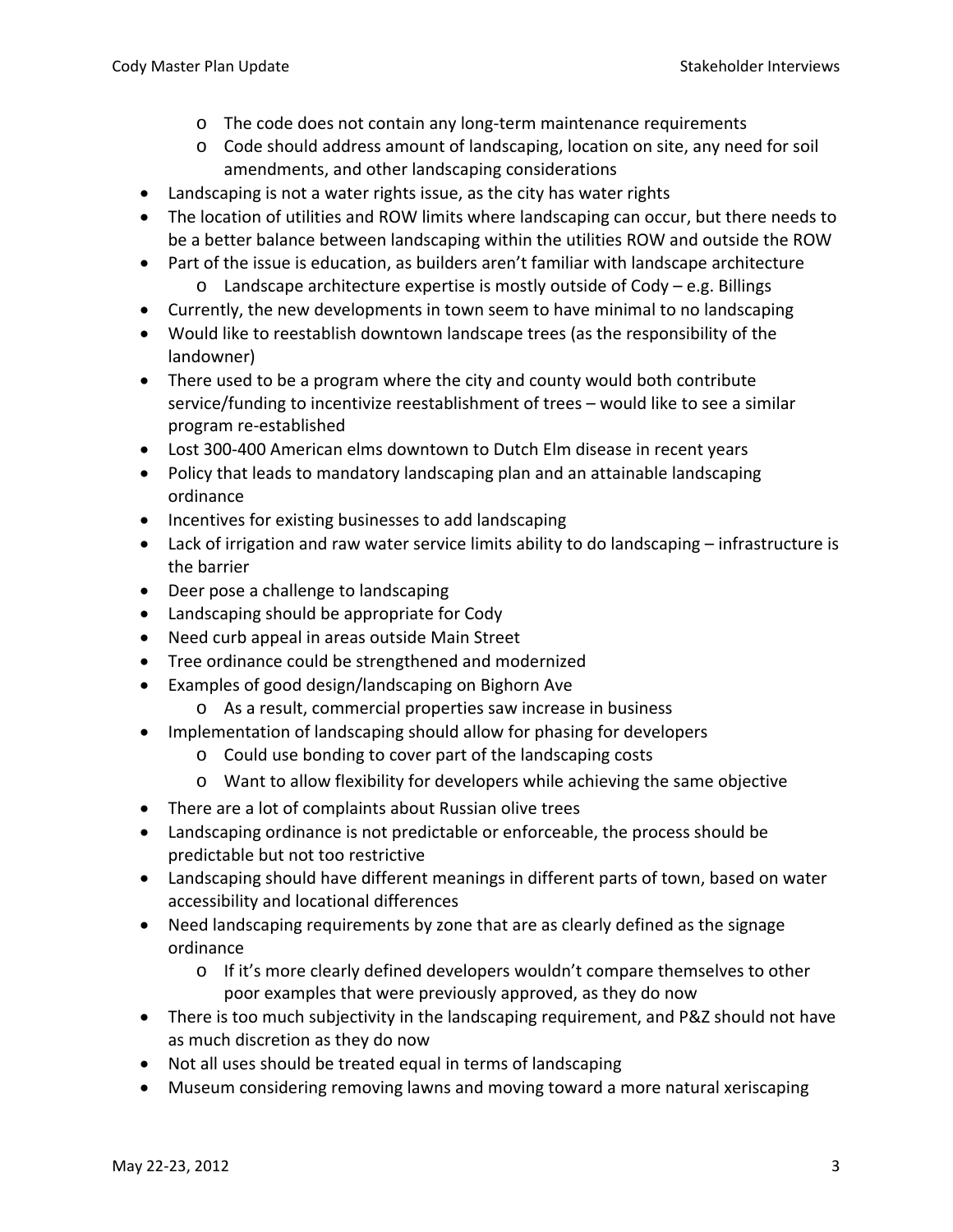#### Entryways/Highway Corridors

- Make Cody a place that people want to pass through
- The entrances to the community are important, and should be a big focus and should match the beauty of Yellowstone
- Entryways should be commercial corridors
- Should continue improvements onto Yellowstone Avenue
- Consider building setbacks for development along entryway corridors
- It would be nice to have a green corridor along all entryways to the community, especially the West Strip
- Interest in an industrial‐focused corridor
- All entryways are state/federal highways, and coordination WYDOT is challenging
- Need standard signage at every entry point to the city
- West Strip
	- o The West Strip is booming with new development and may need focus for aesthetics
	- o This area is either your first or last impression of the town
	- o West strip should not be industrial, it's attractiveness should be preserved
	- o Need to support businesses on the western strip
	- o West Strip is not cohesive or pedestrian‐friendly
	- o Need a unified, cohesive streetscape from downtown down west strip
- Bighorn Avenue
	- o Unattractive metal buildings on Bighorn Ave
	- o D‐3 zoning along was not the right zoning for an entryway into town, so consider increasing design standards, which could be phased over time for existing development
	- o Area with greatest potential for new commercial development
	- o High cost per square foot of land along Bighorn Ave
	- o Bighorn Ave also needs attention in regard to aesthetics
	- o Over time, private sector and strategic public investments have helped improve the look of the west strip and Bighorn Avenue
		- **Compare sales tax before and after improvements on these gateways**
		- Recent street improvements on Bighorn Avenue have attracted potential investors
	- o Bighorn avenue could be a more light industrial corridor
		- Current zoning is appropriate
	- o Need better signage
- Greybull Highway
	- o Currently, the entrance from airport is better than the others
	- o Heavier industrial use would be appropriate along this corridor
	- o Garbage blows over the hill from landfill and across Meeteetse highway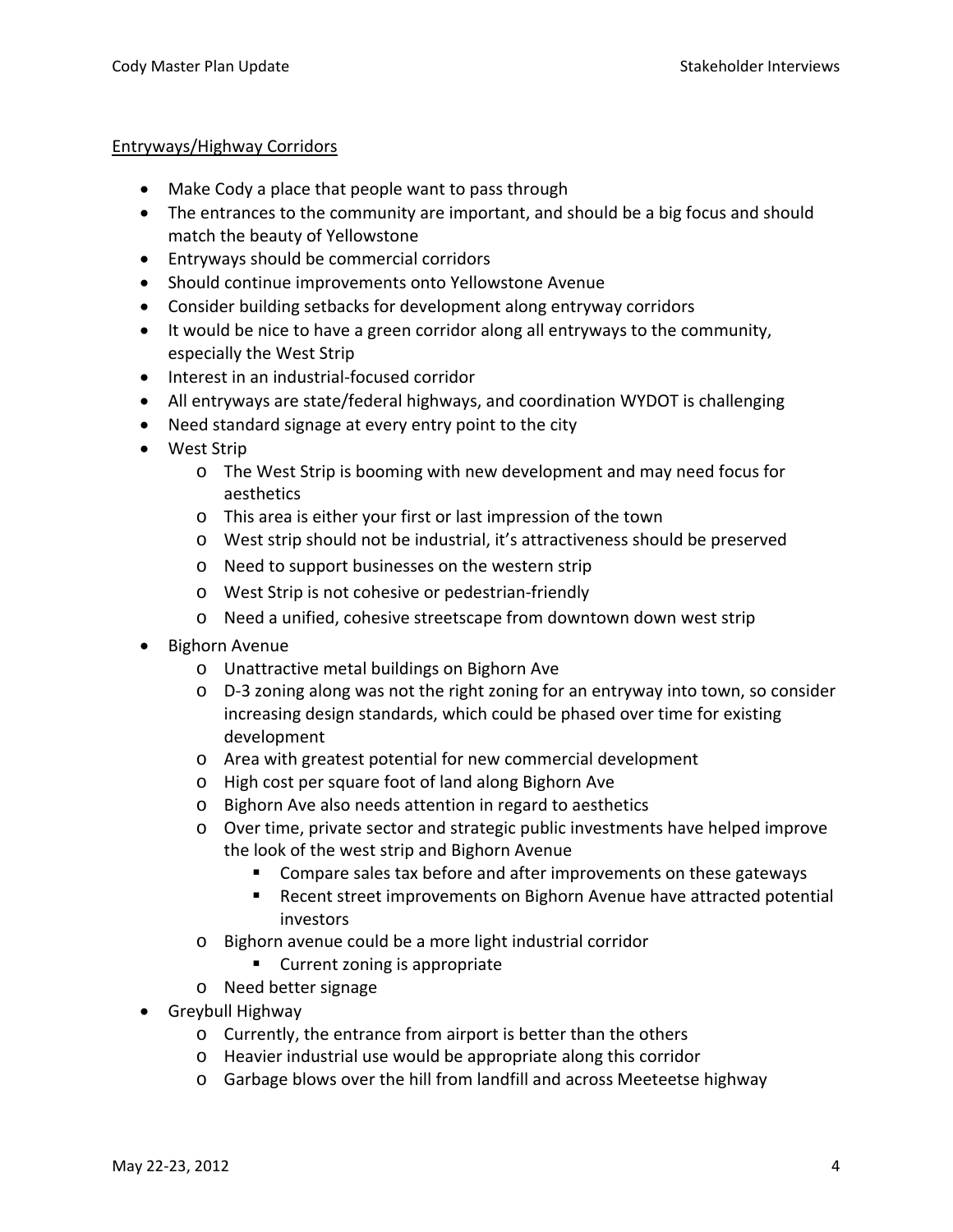#### Downtown

- Concerned about non-retail businesses on first floor (e.g. professional offices) on Main Street in the downtown commercial district
	- o These businesses occupy prime retail frontage
	- o Retail is necessary for the health of the city
	- o Not all of the uses on Main Street are appropriate for Main Street
- The second stories of some buildings on Main Street could be converted to residential uses (lofts, apartments, etc.)
	- o Would add to the vibrancy of downtown area
	- o More people would be downtown year‐round
	- o May not be many second story opportunities currently available
	- o Currently only two people on main street have apartments above their businesses
- Need to find a way for retail merchants to stay open later in the season/year‐round
- Potential for commercial uses to expand to the streets parallel to Main Street to add depth to downtown
	- o These may be more appropriate areas for professional offices (attorneys, dentists, etc.)
	- o Sidewalks, streetscaping and other infrastructure should also be extended
- Residents not happy with the creep of commercial uses from downtown onto parallel streets into residential areas, and associated increase in traffic
- Should add more pedestrian-oriented lighting down the streets parallel to Main Street
- Zoning is restrictive in downtown to the point that it hinders development
	- o AA zone hinders change into commercial uses in downtown area
	- o There are vacant buildings on Main Street
	- o The current parking requirements limits the ability to change the use of some buildings
- Need to protect the local businesses and Main Street character
- People say Cody has the best main street in the state

#### Signage

- Consider cleaning up A‐frame signs on main street
	- o Existing sign code (recently revised) has attempted to address that, and WYDOT has eliminated most A‐frame signage
- May need different sign standards for different districts in town
- Need some coherency in commercial signage and building frontage
- Signage is important to retailers
- Some feel signage should not be regulated by the city
- LCD lighted signs detract from character of downtown, and should be used in a more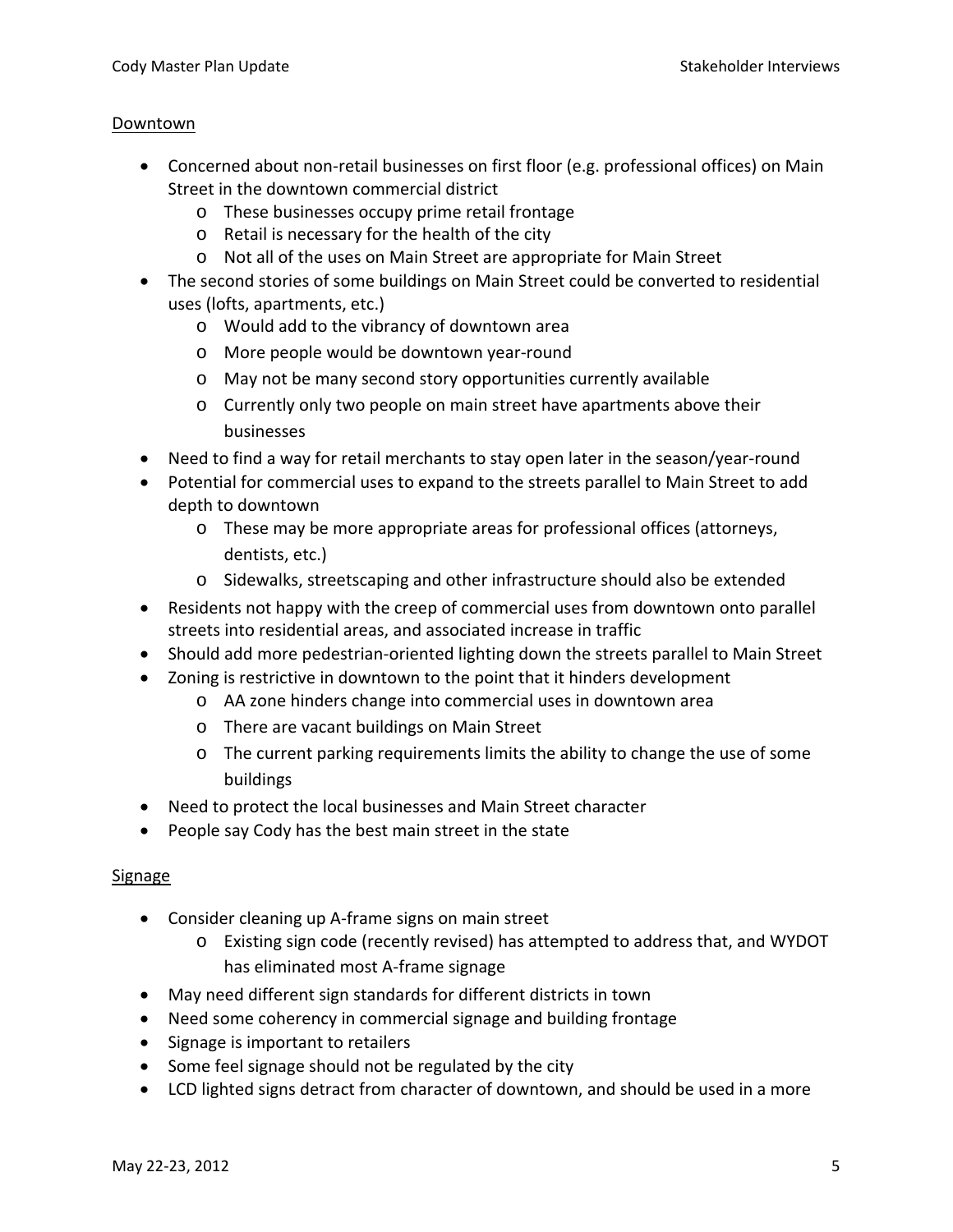discretionary fashion (e.g. jumbotrons)

- Sign code should be revised to be more specific to districts rather than consistent throughout the entire community
- Need to get rid of off-premises signage along entryways, where permitted
- Need more emphasis on signage and landscaping for new development
- Sign structure at Cody Labs (old Wal Mart sign) needs to be removed
- Need signs on the outskirts of town to label the businesses, as it's hard to know what's out there
- Business signage is already good in downtown
- Support for minimal billboards

## Parking

- City needs more parking downtown
	- o Including off of Main Street, but close to Main Street/downtown
	- o May not need it now, but will need it in the future
	- o Support for buying private property for parking
	- o Behind the 1100 block are a couple buildings next to where city parking is already located that may be appropriate for redevelopment as parking
	- o Needed during events in particular
	- o Some businesses need better parking access
- 1% sales tax (if passed), should include parking as part of infrastructure
- Parking issues around high school, which has no internal parking
	- o Site is not appropriately sized for size of school
	- o A lot of parking happens in the surrounding residential areas
- Currently planning to put 10 new tennis courts at middle school, which would free up the area where the existing tennis courts are at the high school
	- o Existing tennis courts are city property, and there is a plan for new parking on the site in the future
- Parking is a major issue at the Senior Center
	- o There could be an opportunity for additional parking at the recycling center
- Potential for a parking garage off of Beck in a recently repaved area, right on Main Street
- Current parking requirements don't make sense for specific uses or development types, and should be revised
- Need better signage and wayfinding for parking lots, as tourists don't always know where to park and will pass through town instead
	- o Especially on parallel streets
- Need to better accommodate parking for RVs/campers
- Hospital plans on adding new parking in the area
- "Cody doesn't have a parking problem, it has a walking problem" Sandra Nicola
- Should explore structured parking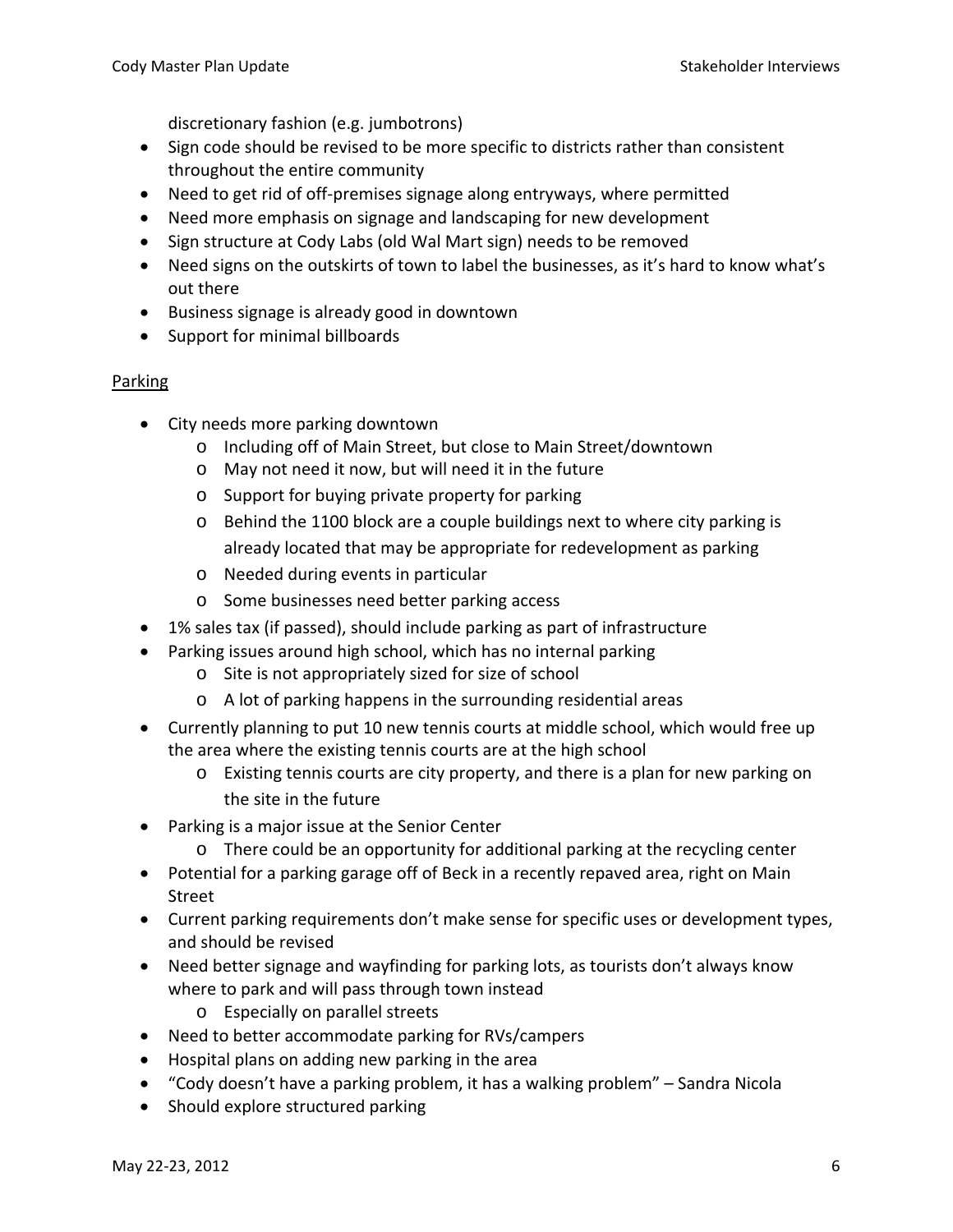- o High cost, and could be difficult to justify for just seasonal use
- $\circ$  If there are higher buildings in downtown, there may be more demand for structured parking downtown
- Downtown streetscape will include striping for spaces, which will help with parking
- Suggestion to purchase vacant lots to provide more parking
- Parking is an issue for stores right on Main Street, but there is ample parking on parallel/side streets
- Currently the 2‐hr parking signs from May‐Sept on Main Street are not good for business
	- o The restriction is not actually enforced, it's purpose is just to keep employees from parking on Main Street
- Museum thinking of converting existing pow wow grounds to additional parking

# Architecture/Design Guidelines

- Retail tenants do not like the amount of restrictions
- Previous architectural guidelines/standards were too strict and were trying to "fix" everything – the "fashion police"
- See regulation of signs, design, architecture as micromanagement
- Concerned about the appearance of buildings with metal facades
	- o Want nicer facades that are consistent and fit the surrounding character
- Want stronger recognition of historical character in building design standards
- Design standards should include consideration of the type of building materials used
- Design standards most appropriate on Main Street
- Dark sky ordinances/ridgeline ordinances
	- o No ordinances actually in place
	- o Have asked developers to be creative and consider options
	- o Community not generally receptive to the creation of a lot of new ordinances
- City should focus more on outward appearance of buildings than interior design
- Review process needs to be predictable without being too restrictive
- P&Z would like more direction for landscaping and architecture requirements
- Need to preserve heritage/identity using design guidelines
- Chain link fences around properties downtown is undesirable aesthetically

# Utilities/Infrastructure

- Need to plan for infrastructure capacity for future (sewer, electric, etc.)
- Lack of infrastructure stifles economic growth
- Already have separate, distinct master plans for water, wastewater and electric, so don't need to spend as much time on those sections
- Problems with stormwater drainage on  $11<sup>th</sup>$  street down to the school
	- o No storm sewer, and school is located at a low point
- City could invest in more support infrastructure for affordable housing and new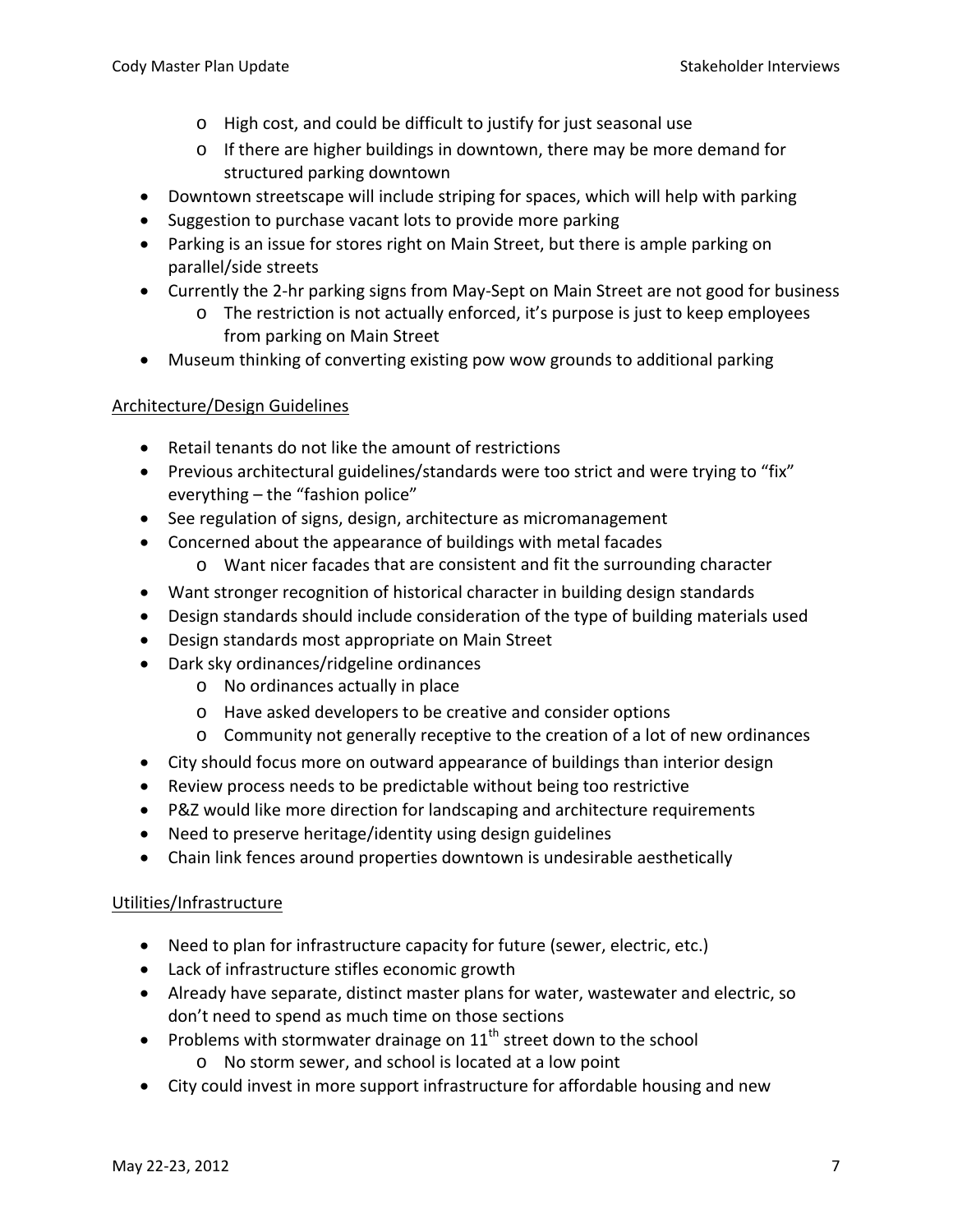subdivisions

- o Keep the pace of infrastructure out ahead in anticipation of growth
- o Should look at case studies of how other communities have phased infrastructure
- High speed internet is important utility/infrastructure
- Development up Meeteetse Highway needs water service
- Assess and incorporate previous plans for utilities, making sure they are coordinated with the Master Plan
- Stormwater/detention pond requirements
	- o Detention ponds are not necessarily the preferred approach to stormwater management
		- **Developers prefer the lowest cost option, though some residents prefer** something more aesthetically pleasing
	- o Need better long term maintenance of detention areas, and need to determine who has the responsibility for maintenance
	- o Stormwater is currently evaluated project by project, rather than at a more comprehensive scale
	- o Suggestion that stormwater detention should not be required for every individual lot
- There are some paving problems where utilities are located on street (e.g. in Canyon Meadows subdivision)
- Need to coordinate utilities and services with new development
- City just purchased a Rocky Mountain Power facility outside of town
- Master Plan should identify what the city is responsible for in terms of development, including: police protection, fire protection, roads, and water
	- o Some existing services don't make sense for the city to maintain (e.g. municipal trash collection)
- Utility costs are currently charged to new developments before the developments are actually functional, but nobody is benefitting from those services
- City needs to be able to provide the infrastructure needed for new businesses it wants to attract
	- o Certain industries have higher utility demands for water or electric
	- o City needs to be able to provide higher capacity utilities for technology‐related businesses
	- o Better utility partnership would recruit more businesses, city could do more to assist
	- o Peak demand charges when equipment turns on is too expensive for businesses (including when HVAC units turn on)
	- $\circ$  Tech industries require things not typical for Cody/Wyoming, but are typical for the industry
		- City should reach out to those companies and ask how to help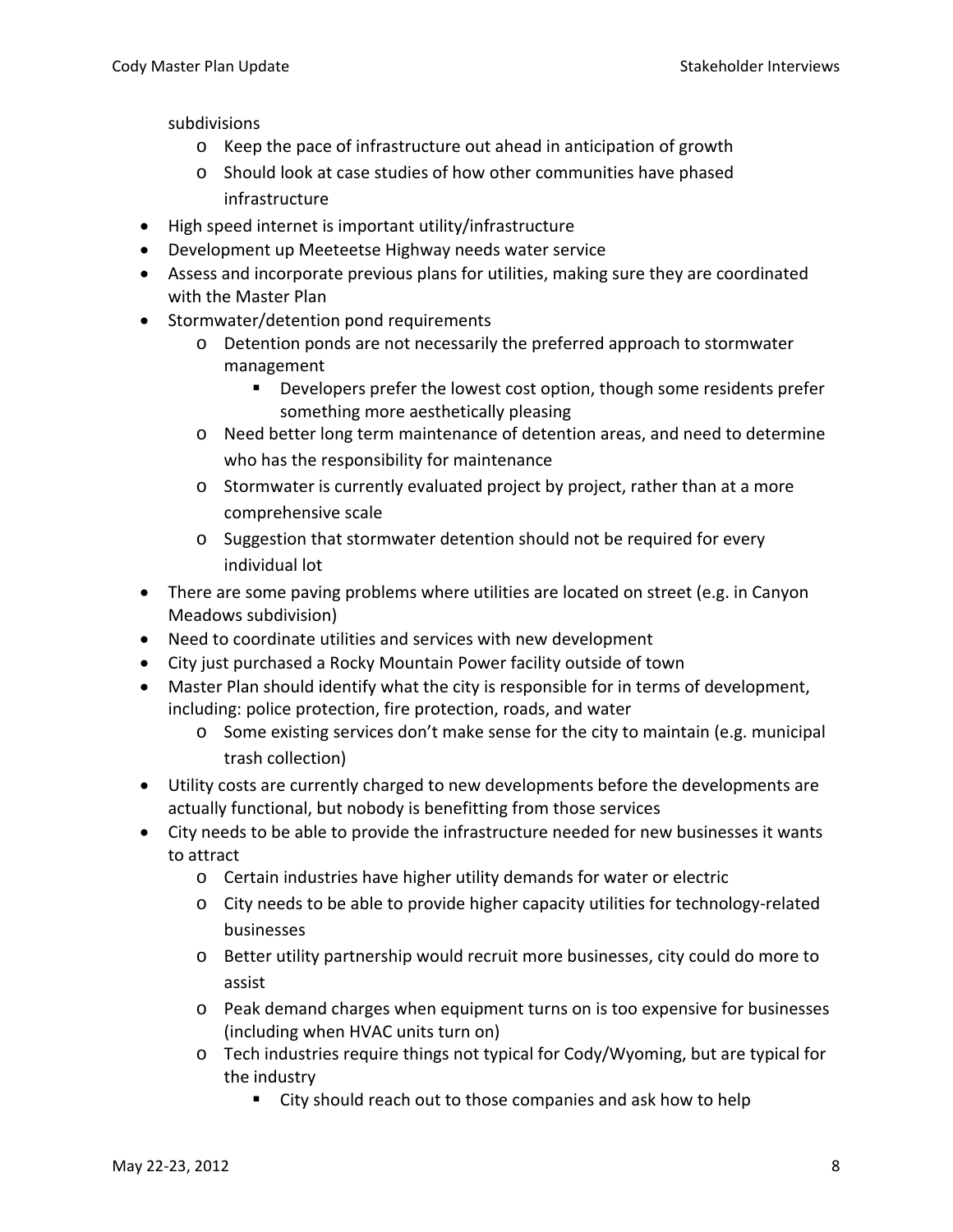**EXTE:** Companies are willing to cooperate, but need the city involvement

#### Urban Services

- Need to address urban services better in the Master Plan Update
- There are some bottleneck points that slow emergency services
- Need to improve connectivity for emergency services in some areas
	- $\circ$  Some areas are difficult for fire access poor connectivity, dead ends and cul de sacs
	- o Lincoln Estates is an example of a difficult area
- Fire response is good in city (all volunteer fire department)
	- o Infrastructure could be improved along West Strip
	- o ISO rating of 4 within the city (high rating), lower rating in the county
- Need a better addressing system, as the city and county have separate systems, which present problems when areas are annexed

## Economic Development

- Want to be a thriving community, unlike some nearby cities
- Being business friendly is essential for economic development
	- o Right now new commercial development is expensive (land, infrastructure, etc.)
	- o Should look at repayment agreements for private investment in infrastructure
- Inaccessibility from an interstate is challenging for attracting businesses
- City needs to cooperate with private industry to attract new business
	- o City should not focus on the exact businesses to bring to town
- City should focus on enhancing the resources that are already present rather, than providing new services/amenities (e.g. a convention center)
- Need to identify where in the community certain types of businesses are attracted (e.g. what types of buildings different businesses prefer)
- Cody has a lot of amenities that other communities don't offer (recreation center, outdoor activities, downtown core)
- There is not enough demand to keep retail/restaurants open in the winter
- Need to focus on diversifying the tourism economy beyond western heritage tourism, and need to support recreation‐related retail (outdoor recreation shops, etc.)
- Need for restaurants and retail that target a young and active clientele (e.g. microbrewery, vegetarian restaurant)
- Wyoming is a wonderful place to live, but a difficult place to make a living
- Outdoor recreation and lifestyle are valuable as business/employer attractants
	- o Access to federal land spurs economic growth [identify a reference or case study for this?]
	- o "People identify themselves no longer by their profession, but by their passion" James Klessens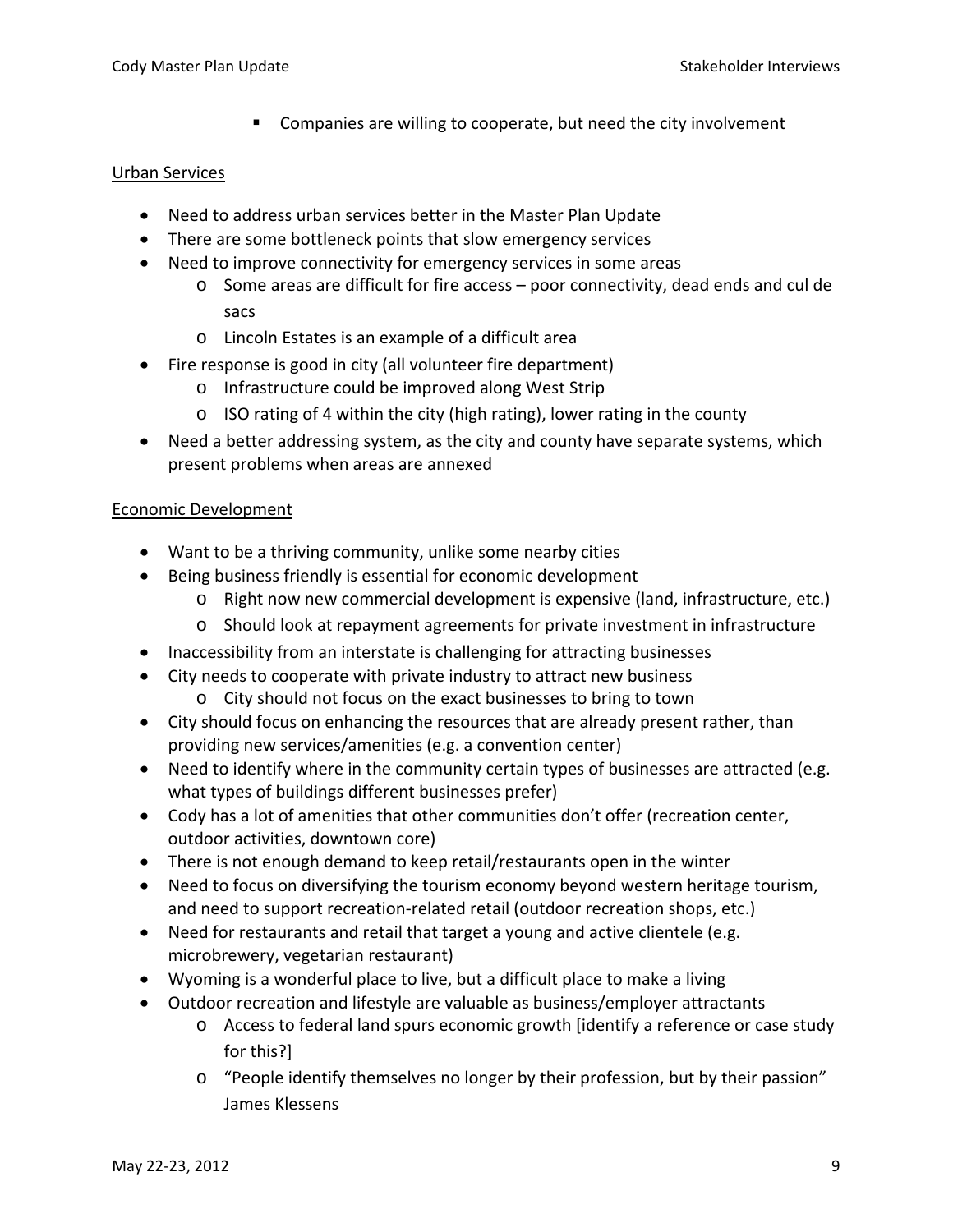- Need more opportunities for remote working and telework businesses
- Need to make Cody an attractive place for new residents
- Need to enhance and support recreational facilities, as a major attractor for quality of life
- Need to be able to provide jobs for young families (versus retirees)to attract them to town
- Aviation industry has grown in Cody as a result of the airport
	- o Room for more commercial and private aviation development (hangars, etc.)
- Cody has a limited labor pool
	- o Smaller, technical/professional businesses that don't need a lot of skilled labor do well
	- o Sometimes hard to retain employees and attract entry/mid level employees with specific skills
- Evaluate land supply for the uses the city wants to attract
- Tourism is Cody's main base, and it would be a mistake to change that
- Need to focus more on the amenities that support visitation
- Need to improve capture of tourists through the city
	- o Entry points should be more welcoming and better defined
	- o Community feels disjointed, which could be improved with better branding and wayfinding signage
		- **Maps in highway pullouts would be helpful**
	- o Visitors should be able to find parking, parks, key areas of the community if they haven't been here before, which would keep people in Cody longer, rather than just passing through on the way to Yellowstone
	- o A good tourist experience leads to better business recruiting, as people will want to return
	- o Hotels and retailers feel like a second chamber of commerce
	- o People want to know where to go and how to get there
- 40% of the businesses in Cody are tourism‐related
- Need to think about how visitors see Cody in addition to residents
	- o Those are the people that actually "pay the bills"
- "For every hour a tourist spends in a city, they spend another \$9-10/person"
	- o Average museum visitor staying ~2.5 days in Cody
- Opportunity for a high‐tech park that supports computer‐related industries
	- $\circ$  It would need a better electrical supply and infrastructure to support that type of use
- Some feel the City has over-reached on the amount of control they have over development, to the point that it does not promote economic development
- Construction industry has helped sustained Cody
	- o Developers create jobs in Cody (contractors, manufacturing, etc.)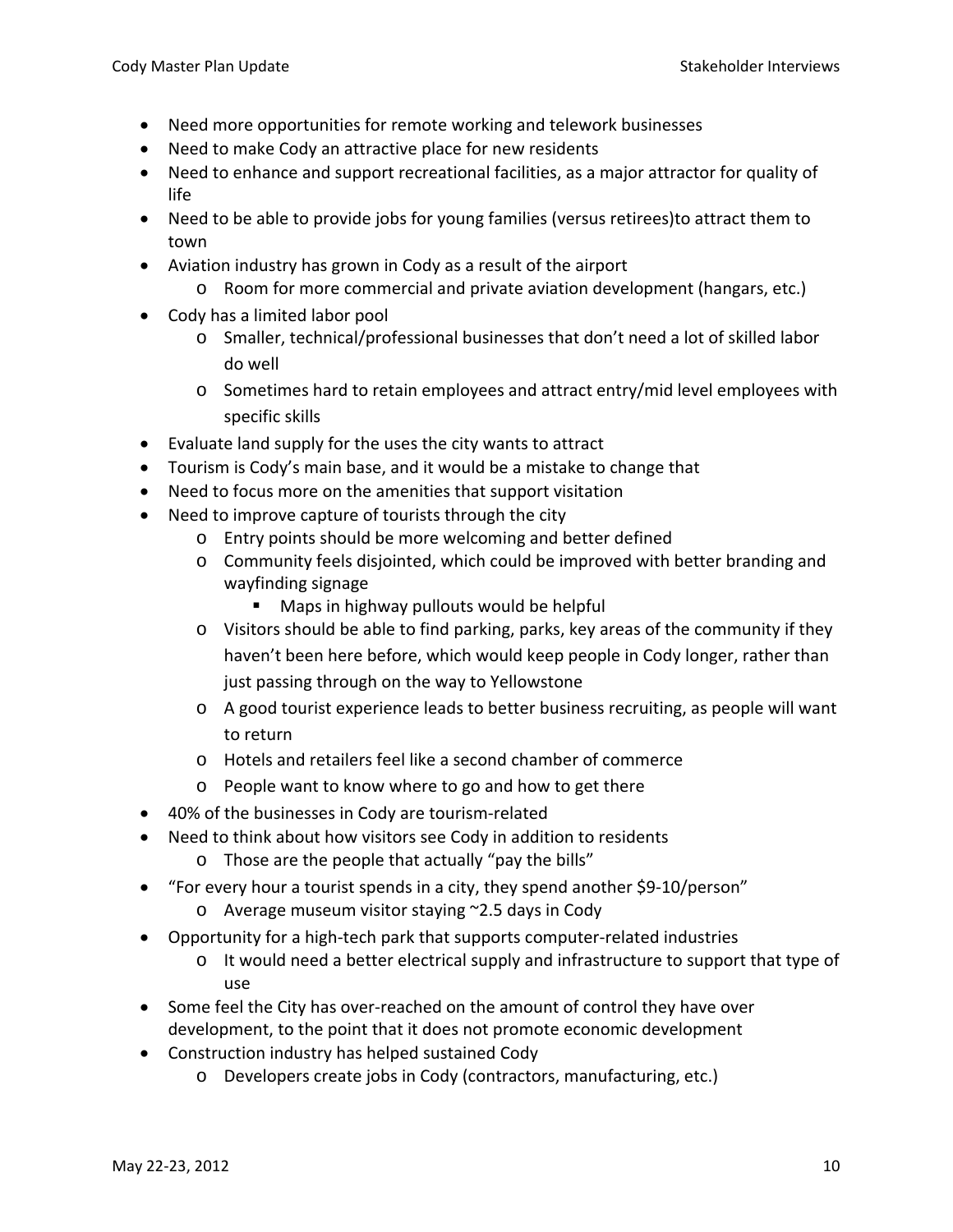- o When developments are stopped/aren't approved, support services are no longer needed (plumber, painter, banker, electricians, landscapers, etc.)
- Job creation comes from private industry
- Compact commercial development in downtown (walkable area) is conducive to tourism and economic development, more so than if commercial was spread along Bighorn Avenue or another corridor (e.g. professional offices)
- Refer to the Sonoran Institute Study Value to local governments of mixed use developments in downtown core areas (in terms of tax dollars)
- City needs to provide advantages or incentives to help businesses stay competitive at a global level
- New non-tourism businesses are what will expand Cody's economy, not necessarily recreation and tourism
	- o Core, non‐seasonal businesses, especially businesses that peak in the winter
- Anything the city can do to allow businesses to be more competitive will be taken advantage of, anything that raises costs makes business less competitive
	- o Results in businesses considering outsourcing or relocating
- Huge potential for growth in outdoor recreation, which would retain visitors for longer
- Marathon not actively exploring new oil opportunities
- Need more of a year‐round employment base
- Cody and Wyoming in general are lacking anchor companies that will create an ecosystem for more growth
- Eleutian was established with the help of Forward Cody in a business park using state grant funding
	- o Process was delayed, but Eleutian feels the program worked well
- Air service is challenging for businesses
	- o Midday flights aren't useful to business travelers
- Examine tax implications of people shopping locally versus out of state purchases
- The river is not well utilized as an economic driver

# Cody Character

- Cody has always been extremely clean, both in residential neighborhoods and along highways
	- o Cody has a lot of pride in its cleanliness, which is something to build on
	- o Street sweeping and property maintenance are important contributors to cleanliness
- Important to keep western theme and identity
	- o Town has preserved western character well
- Community events, including the rodeo and  $4<sup>th</sup>$  of July event, are important to continue
- Cody has more community activities, opportunities, and "people" resources than nearby communities
- Need to spend as much time looking toward the future and being progressive as we do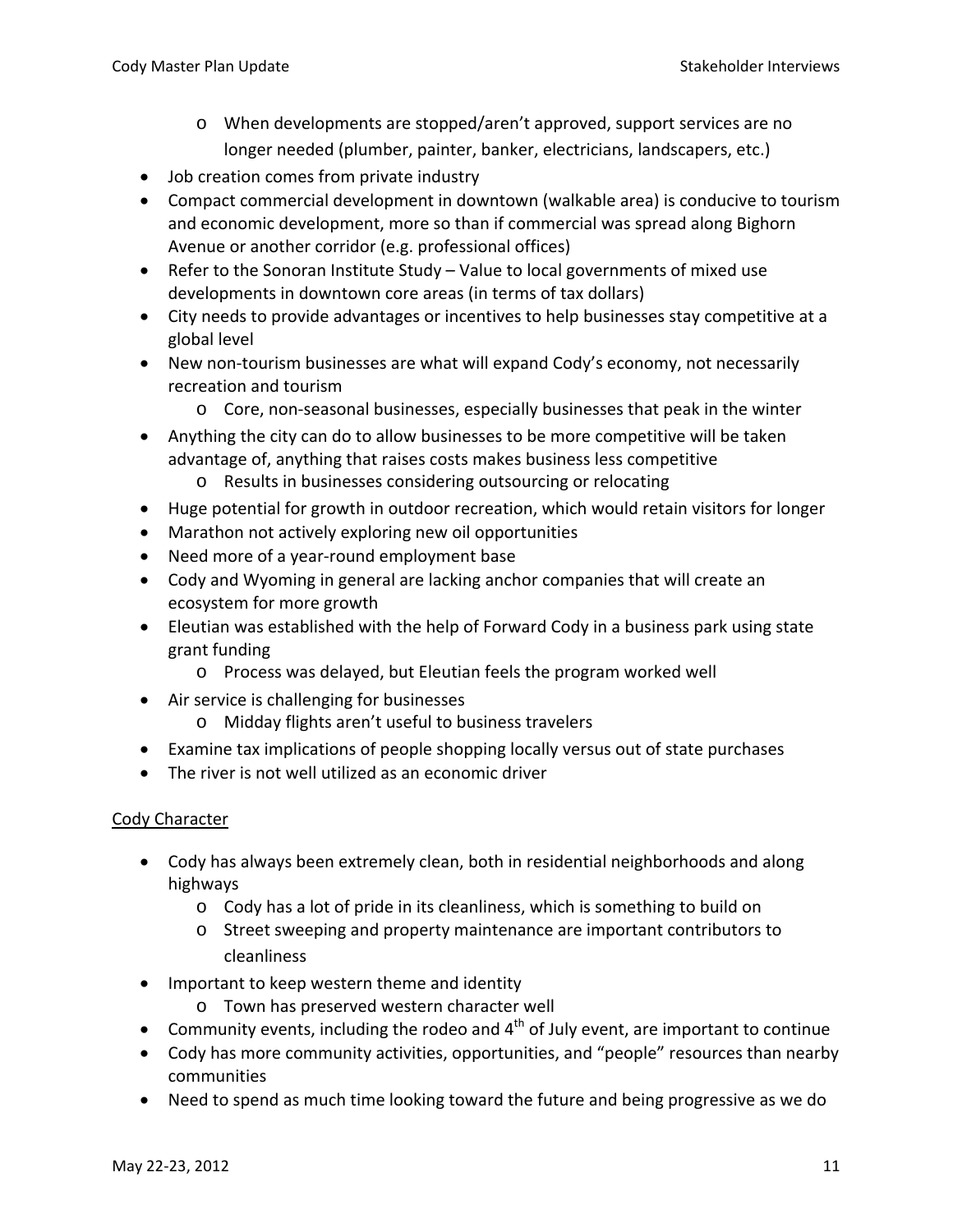preserving western heritage

- Small western town with a big town feel
- Visitors want an authentic experience in the American West
	- o Very little western feel on Main Street
	- o Streetscaping inconsistent along Main Street
	- o West strip doesn't have the western feel
- Cody is a very open, helpful, friendly community, which visitors appreciate
- •

#### Development Review Process

- It is difficult for new developments to pass through the approval process
	- o Could be more business/building‐friendly and cooperative
	- o Need better education for new developers/people going through the process
	- o P&Z does not have enough flexibility to respond to unique situations
	- o Some restrictions don't make common sense
	- o Process is burdensome and costly for developers
- Need better support for developers during the planning/approval process, better education and ongoing partnership with developers throughout the process
	- o Need better communication at the beginning of the process
	- o Need better coordination throughout process
	- o Want the city to be more responsive and cooperative, less adversarial than it historically has been
	- o Need a more iterative, open process for development approvals, developers need more feedback from P&Z
- Development regulations are currently set up for a much smaller town than Cody
	- o P&Z is required to look at every detail, but processes and development standards for approval haven't been laid out and agreed to by community
	- o As a result, there is inconsistency and unpredictability, and the approval process is time consuming and costly
	- o Need to determine what is appropriate for P&Z review
- Too much weight is given to the opposition of a single/few people in the approval process
	- o Need a straightforward process that eliminates excessive subjectivity
	- o Protests should be well‐supported and legitimate
- Education and communication with contractor's board needs to be neutral/friendly so there aren't expectations/repercussions for developers later down the road
	- o Needs to be a neutral way for them to express what they want to see in Cody
	- o Important to keep contractor's board
- Approvals can get dragged out and end up in court because of opposition to new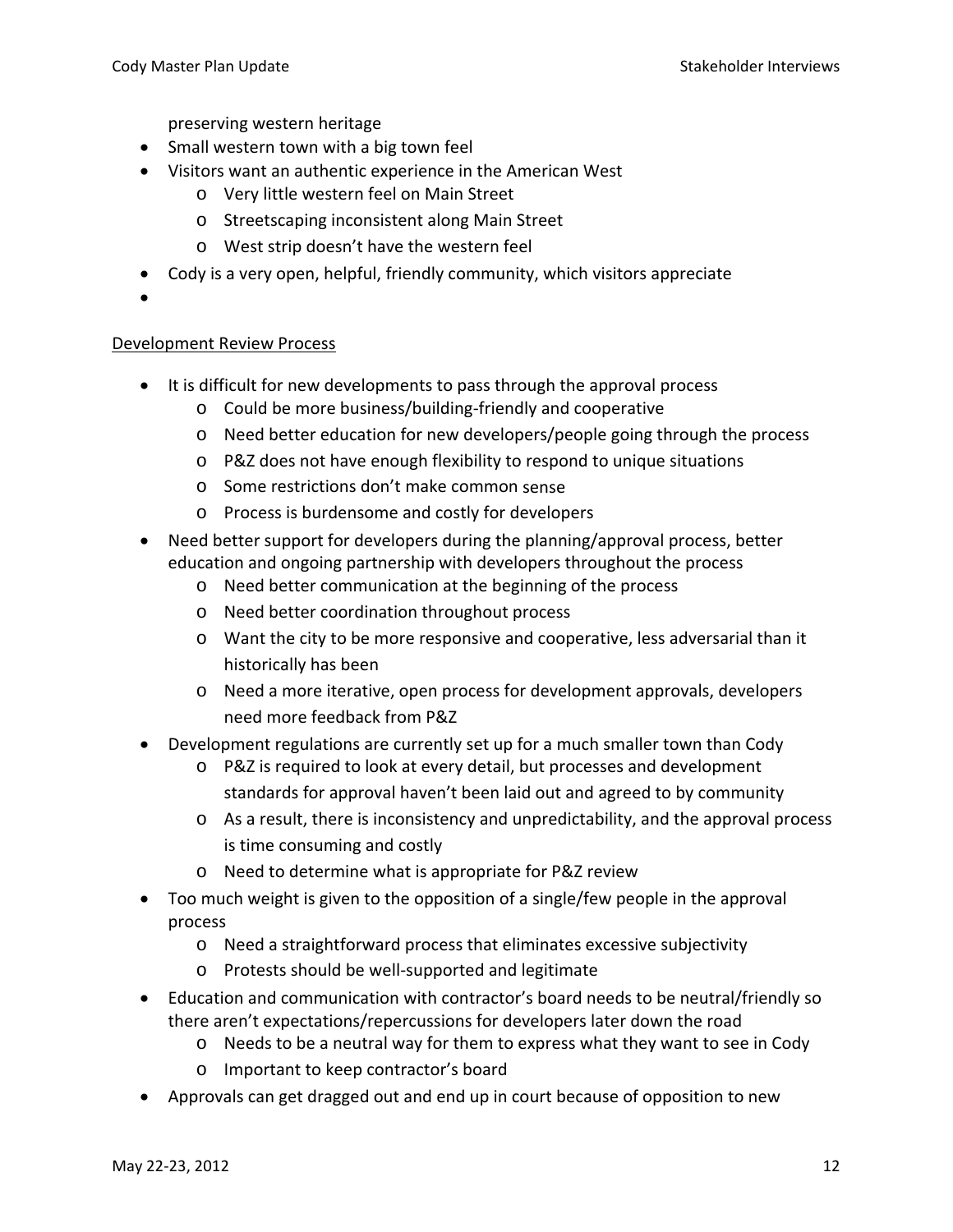development, which prevents developers from actually developing (e.g. Copperleaf subdivision)

- Need to allow exceptions to code and some flexibility in regulations when it's appropriate
	- o Would be a more "business‐friendly" approach
- Current development standards are viewed as excessive by developers
- The 1-mile buffer around the city creates too burdensome a process for developers
	- o Coordination between city and county needs to be improved
- Lot consolidation
	- o Need clearly defined requirements in zones where it applies, or create a simpler process that accomplishes the same goal
- Development review process is better than it used to be, checklist is useful
- PUD process
	- o PUD process has generally not worked well—some PUD developers would not use process again.
	- o Need infill standards that are separate from the PUD standards
	- o If something (e.g. street width) is allowed in a PUD, it should be allowed in a normal subdivision as well
- City has an open door policies, so developers have access to assistance throughout the approval process
	- o Staff will meet with developers on site and have created packets for development process for developers
	- o For subdivisions, typically don't see developer until P&Z, just see engineer/consultant
- The most challenging situations for city staff are new businesses moving into old buildings that then don't meet code
- Suggestion for a business licensing process to make sure new businesses have the right knowledge and education
	- o Would establish an relationship up front with the city, fire department
- Feeling that the city does not make it easy for developers to develop
	- $\circ$  Developers feel that there are constantly new rules tied to development (e.g. fire sprinkers)
	- o Need to make sure the attitude is about working with developers, not against them
	- o Need to acknowledge the risk that developers have when developing a new property, and that the city adds more risk to the process
	- o Potential issues should be brought up at the beginning of a project
- Some developers consider the development fees to be unreasonable
	- o The total cost of wastewater/water tap fees, curb and gutter requirements, Parks/cash in lieu requirement (10%) and other fees significantly reduce the profit margin for the developer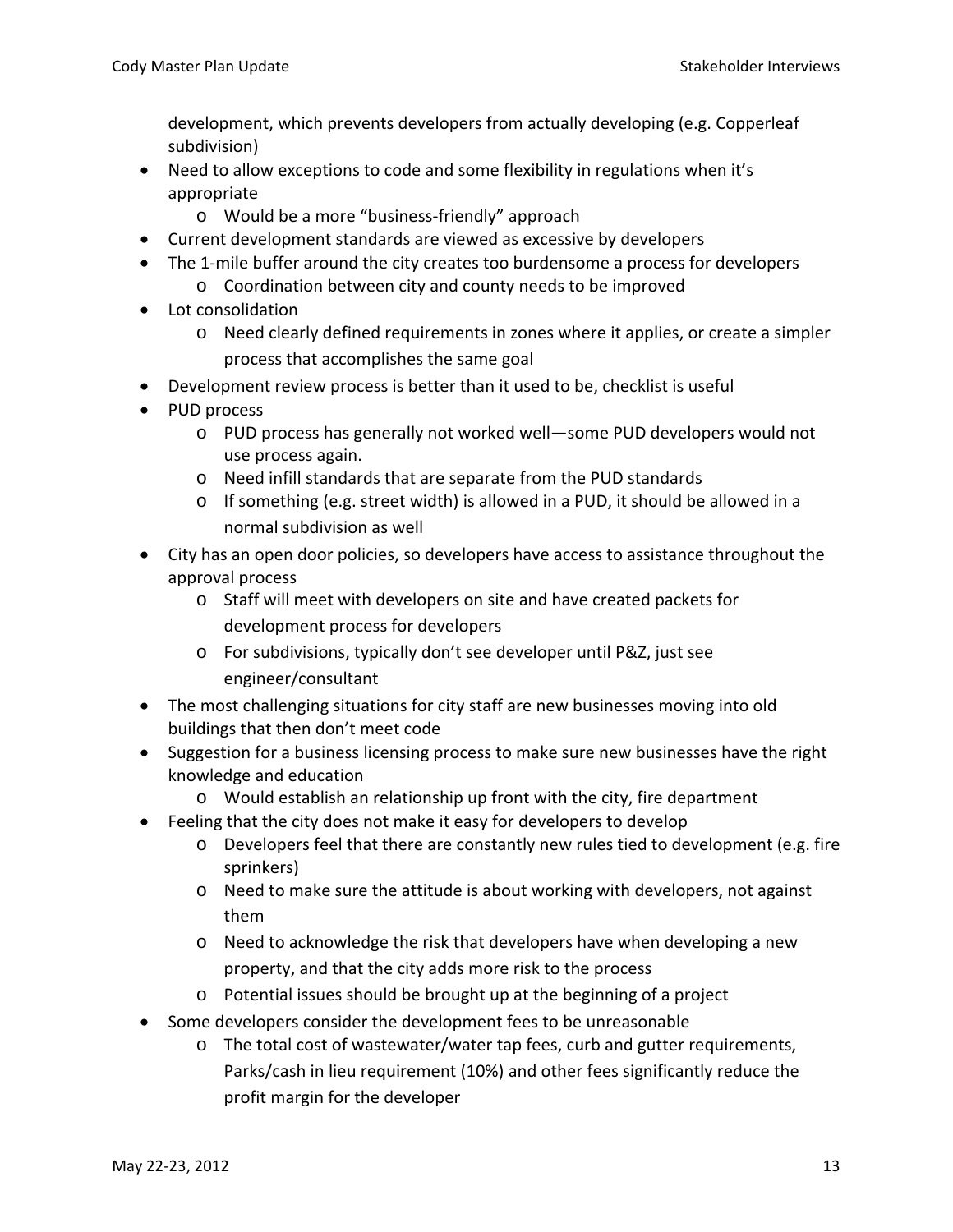- The requirement for hearings for every project adds risk and expense to developers
	- o There is interest in a more efficient process
	- o Suggestion to limit public speaking time at development review hearings
- Rules for developers should not change mid‐process

#### Zoning

- Need to identify which areas of town make the most sense for new commercial and transitional zoning
- Zoning needs to be critically reviewed, with recommendations for change or improvement
- Proximity of senior center to recycling center poses some issues with land use compatibility
- Update existing ordinances rather than creating new ones
- Need an approach for integrating residential use into commercial areas
- Areas around main arteries should be zoned commercial so variances aren't required
- Need a nonconforming ordinance
- Need a conditional use process to add some level of flexibility for P&Z
- Evaluate ordinances for noise and night lighting
- No regulation for condominiums and other affordable housing in the code, which makes it unpredictable for developers
- Need different density standards for different areas of the community
- Need to avoid friction areas between zones, need to plan for adjacency and conformity
	- o There has been a lot of spot zoning, which has led to neighbor concerns and a lack of continuity
	- o Compare existing land uses to zoning
- Need more screening and barriers between commercial/residential/industrial zones
- Need to make sure flood and flood hazard zones are no‐build zones
- Zoning is spotty and allows inconsistent uses, but not always the most reasonable uses for the area
	- o Zoning does not match existing land use
	- o Variances have allowed uses that don't always fit the area
- The existing grid system dictates traffic flows, which should inform commercial development and zoning
- Height restrictions should be reviewed, since value of land is high and taller buildings would help improve the value of new development
	- o Should be balance with public concerns about views, especially along ridgelines
- In commercial zone, can currently build up to the property line, which makes sense downtown, but maybe not in other areas
- Zone changes very difficult and open public controversy
- Rules and regulations should be different in different areas of the community
- Consider creating overlays (e.g. land within 30 feet of highway vs less visible areas)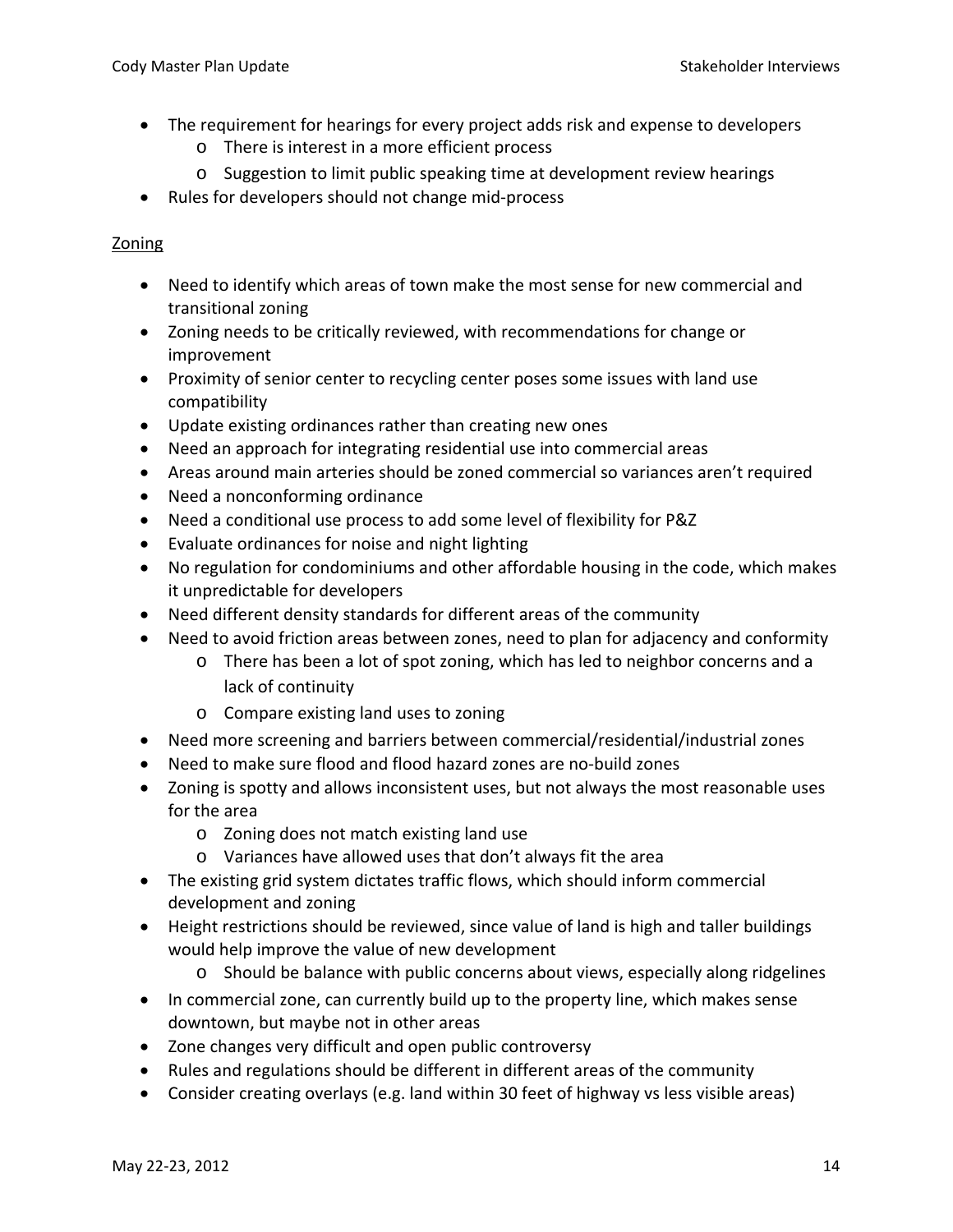- B transitional zone has been a barrier for commercial development
	- o Makes sense in some areas but not others
	- o Zone should go away and should be defined as a transitional area with a broader range of uses (but not as permissive as a D‐1)
	- o Could become a transitional professional business zone
- Large scale manufacturing uses are most appropriate across the river from town

## Community Education

- Tree board is willing to provide education on landscaping topics as needed
	- o Used to do articles in the paper, sponsor Arbor Day program
	- o Would consider talking to media/newspaper for a regular column
	- $\circ$  Currently do 3<sup>rd</sup> grade presentations with tree giveaways
- Need better education of residents about compatibility of uses e.g. professional offices near residential uses (in AA zone for example)
	- o If surrounding property owners are supportive of zone changes, it's more likely to be approved
	- o Need to communicate the relationship between changes in use or new development projects and an increase in surrounding property values

## Truck Bypass

- Need to examine whether a truck bypass is needed
- Consider a road between the Meeteetse Highway and the South Fork Highway as an alternative route to reduce congestion in downtown
- Need to make sure it wouldn't impact the viability of downtown, and need to identify the balance point for costs vs. benefits
- Most of the truck traffic happens early in the morning and late at night
- There is one possible alignment (along Alkali Creek)
- The lack of a detour/alternate route through town is a safety issue, and could be improved by adding more redundancy with a bypass
- Possibility of having a route that's only open part of the time or only open to emergency services

# Housing Availability

- For realtors, it can be difficult to show new/potential residents a nice area to live
- Difficult to find attractive, traditional single family neighborhoods
- Need to do a better job evaluating housing in Cody
- Housing affordability is an issue for school district employees (rated as a 3 on a scale of 1‐10)
	- o \$185‐250,000 price range is ideal for employees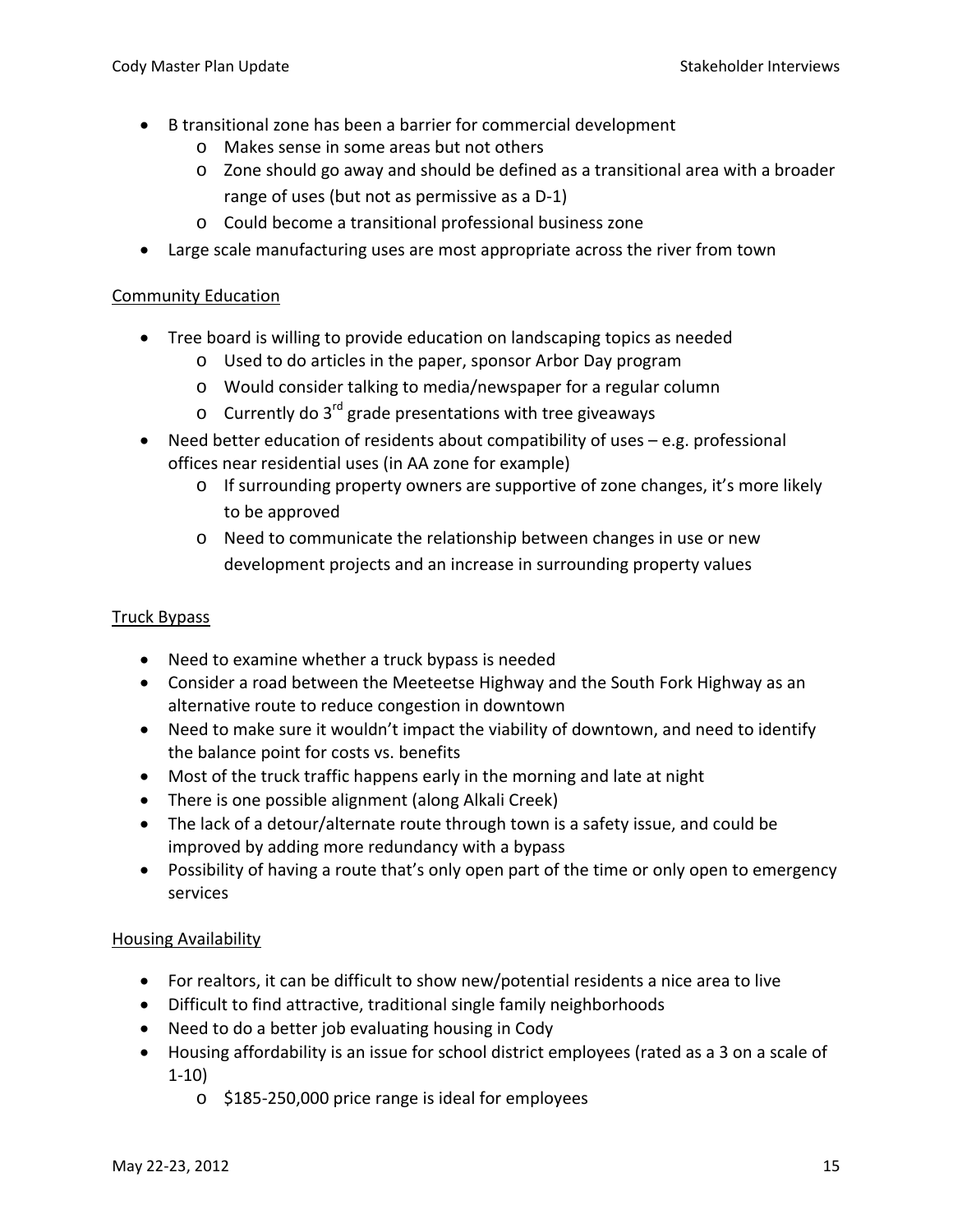- o Houses over \$250,000 or so don't sell quickly
- o Need apartments/starter houses, 2‐3 bedroom rentals for young teachers
- Affordable housing opportunities
	- o Jackson and San Francisco are examples of communities that have used deed restrictions to provide affordable housing
	- o Affordable housing may be unrealistic in Cody due to cost of land and infrastructure
	- o Housing affordability is driven by employee wages if wages improve, then housing will be more affordable
	- o Work with developers who want to do more affordable housing, but may need more flexibility in some of the requirements
	- o City places the burden on the developers, rather than assisting developers
- Should focus on attainable rather than affordable housing
	- o City should provide incentives to help developers provide housing that is attainable
- City should focus on what they can control, and let the market determine the rest
- Second home boom has slowed significantly
- Need to review Housing Study by Forward Cody to make sure we're hitting benchmarks
- Need a standardized definition for mobile homes and manufactured homes
- Need to incorporate an area for a nice mobile home park
	- o Fenced in, paved roads, designated lots
- People seem to be having trouble relocating from other communities (selling current houses), but it seems to be a buyer's market in Cody, with plenty of housing stock
- Housing costs are much lower in Powell, so many employees live there, but the overall cost of living is not necessarily lower (cost of commuting, consumables, etc.)
- Employees want to live in newer homes
- Lack of middle range home values, more entry level and high end homes
	- o Cooper Lane is a good example of middle range homes, but new residents would prefer smaller lots
	- o Should consider annexation to develop new neighborhoods
	- o Newer employees want to live in the city, not the country, but cost is too high
- Hard to find rental housing for seasonal employees
	- o Museum considering buying its own hotel to provide housing for its summer interns, as there is limited availability for seasonal housing in town
- Hard to find rental housing for new hires (e.g. recent college grads)
- The housing that's available is not always in the location people want
	- o Not many issues about housing within preferred school areas
- Employers hire a range of people in different career stages (entry level to executive), who need a range of housing options
	- o Housing prices are high, and there is a deficiency in mid‐range housing
- High housing costs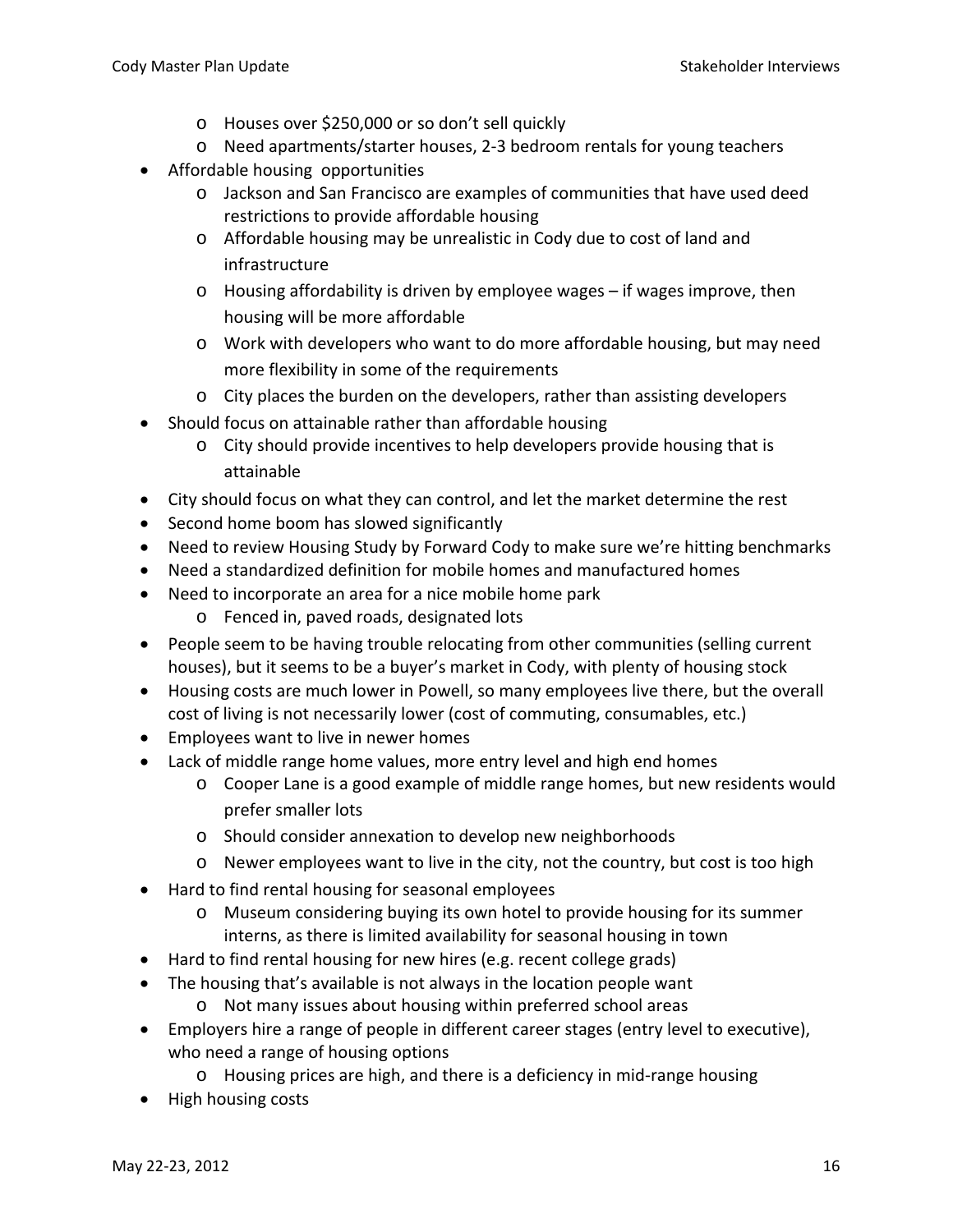- o Quality of home doesn't match the cost of home, not getting what you pay for
- o Could be either a supply issue for contractors, or a lack of competition for contractors
	- Not enough competitive bidding, not enough incentive to produce good quality homes
- o Not a good investment for employees that could make the same pay elsewhere but afford a better house, potential employees are not willing to bet on Cody's housing market
- Poor housing quality
	- o Until there are more people who need more homes, the market won't drive higher quality housing
	- $\circ$  Quality of housing in neighborhoods is inconsistent neighbors lower property values (e.g. manufactured homes/mobile homes next to nicer houses)
	- o Neighborhoods are chaotic and fragmented
- There is demand for nice homes on smaller lots

# Growth in Cody

- Cody hasn't grown rapidly for a number of reasons:
	- o Transportation access
	- $\circ$  Boom and bust industries that result in lost jobs (e.g. loss of jobs when Husky went out of business)
	- o Geographic isolation and distance from other communities

# Retail in Cody

- Wal‐Mart has hurt downtown, but it's better that it's here and draws from other smaller communities, rather than in a nearby community
- Need local‐oriented retail downtown
- Examine the retail offered in Billings that is not currently offered in Cody
- City should not be involved in buying or owning retail property
- Necessities are well covered, but not necessarily luxuries/wants
- Some feel there is good diversity of restaurants for the size of the community
	- o Others feel there is a lack of restaurant variety and quality
- Majority of the day-to-day shopping is boutique style
	- o Most people shop online or in Billings instead
- Two grocery stores in town, good supply
	- o People leave town for bulk/warehouse stores (e.g. Costco)
- The Powell Mercantile offers a lot of clothing options
- Lack of shopping for residents e.g. a mall
- It would be nice to have more restaurants, nightlife, shopping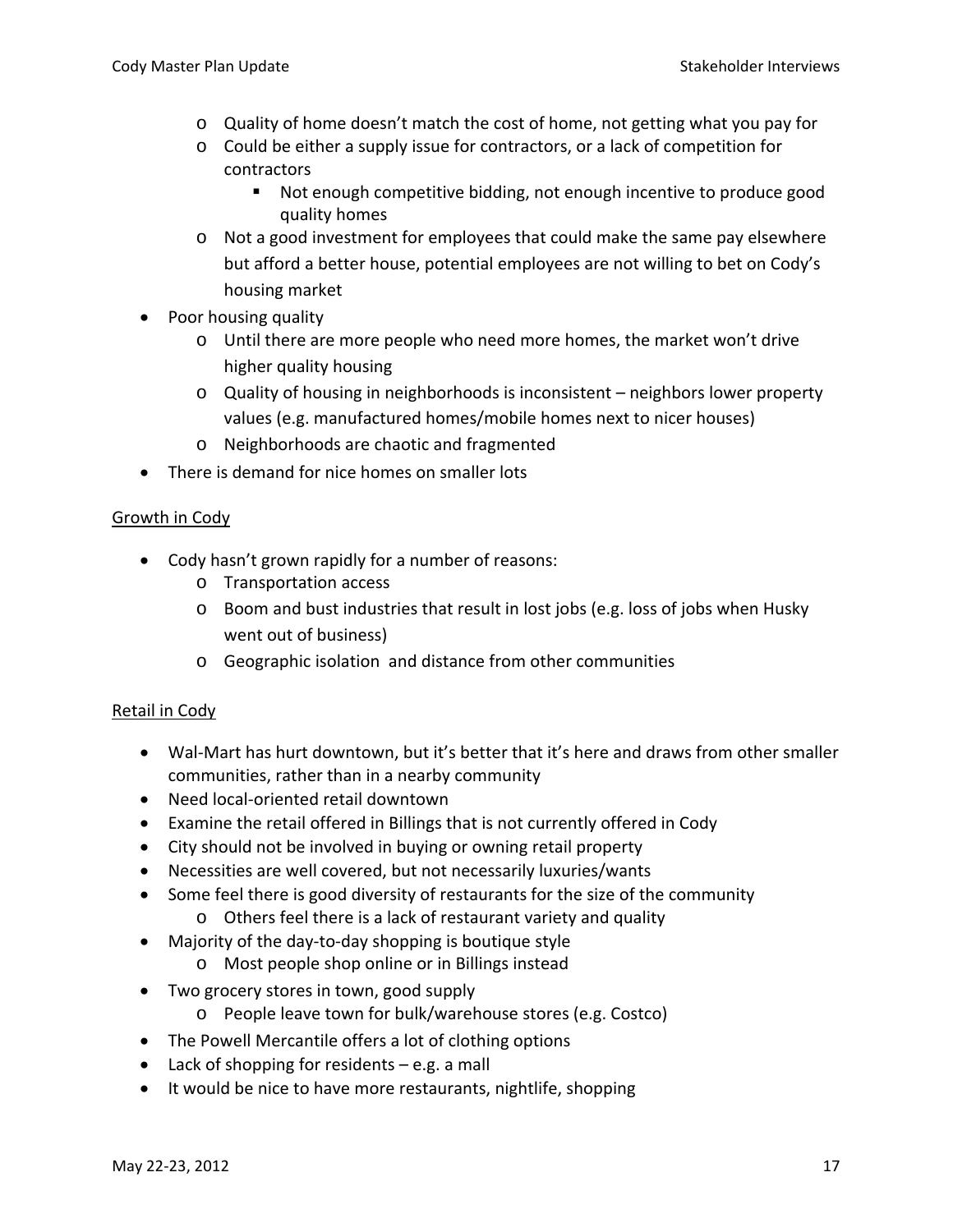- There are plenty of restaurant liquor licenses, hard liquor licenses are much harder to come by
- It would be nice to have a sports bar to watch sports games in town

## Traffic

- Traffic noise is an issue
- Traffic and circulation problems around the high school, but not necessarily something that should be addressed in the Master Plan Update
	- $\circ$  Congestion at Livingston Elem. on 12<sup>th</sup> street during parent drop off/pick up
	- o Could be improved by signage
- Area of high concern for traffic and accidents is where Sheridan Ave meets East Sheridan, especially when middle school gets out
- Traffic light on  $8<sup>th</sup>$  and Canyon has led to traffic congestion in the area, which impacts neighborhoods, especially in the summer
	- o Street was not designed to handle the amount and weight of traffic, as Canyon Avenue does have a gross vehicle weight restriction
	- o Tourists and residents use Canyon Avenue to bypass downtown
	- o Gary Strnad suggestion to close Canyon Avenue to activity in the summer months (using signage – e.g. no right turn)
- Support for continuation of traffic committee
- Biggest resident concern is high traffic volumes on residential streets
	- o Want main highways to remain the primary traffic and development corridors
- Speeding has not been a major issue in the city
- The curve around the visitor center speed limit is 35 mph (too high), especially at a blind corner when people are trying to cross the street

#### Bicycling and Pathways

- Need to better accommodate bicycling and improve access to and within downtown
- Bicycling should be a viable transportation option, not just for recreational use
- Explore options for sharing bike parking space with the school district (e.g. shared bike lockers in high school parking lot that the city can charge for in the off season and the school can use when school is in session)
- There are currently only three non‐motorized trails in town
- The terrain creates barriers to bike pathways (e.g. from downtown up to rec center)
- Diagonal parking creates dangerous situations for bicyclists
- There is currently great access to public lands for mountain biking/recreation, other than USFS lands
- Bike friendliness would enhance quality of life
- Wide streets could accommodate bike infrastructure
- High demand from residents for more bike lanes and pathways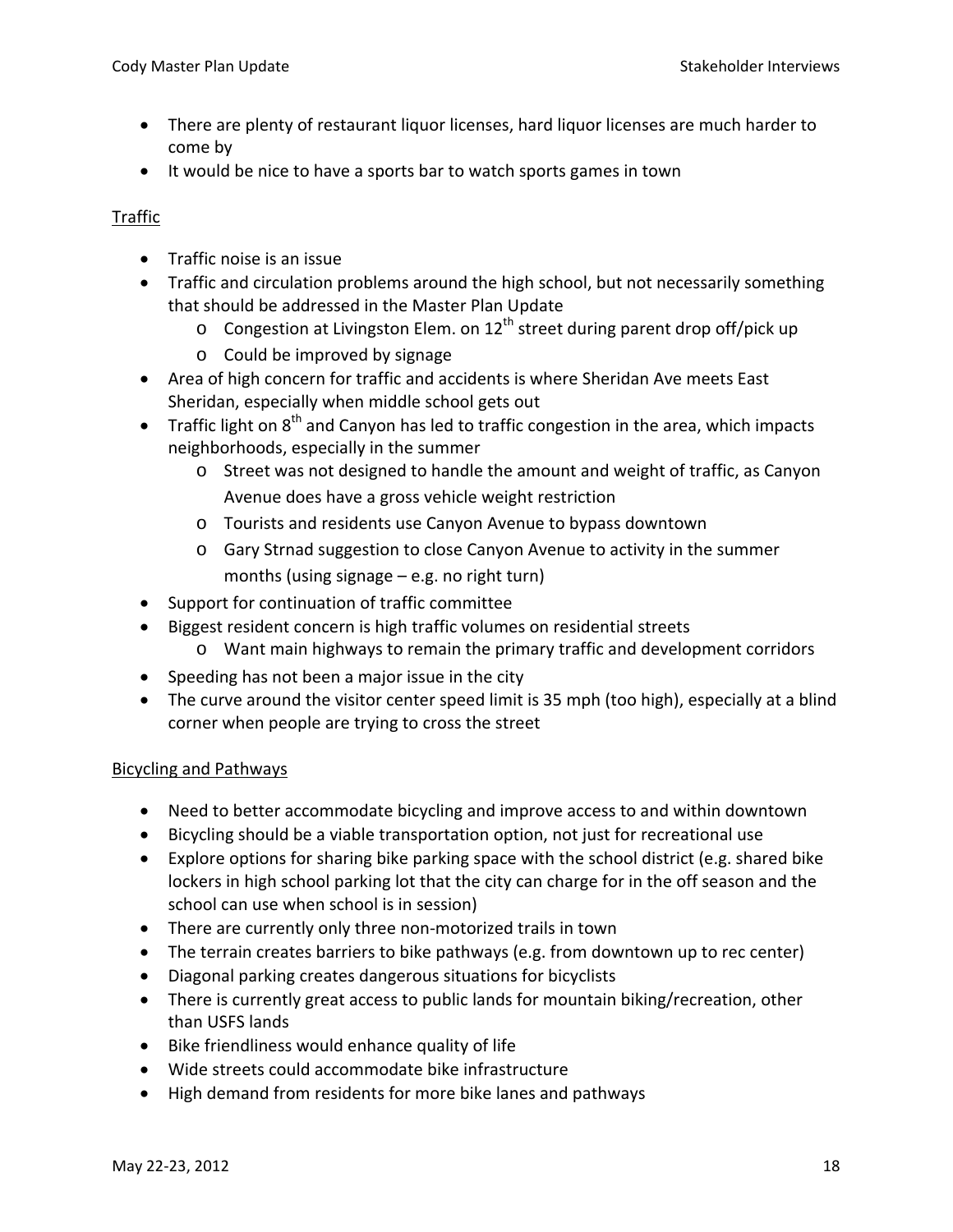- $\bullet$  8<sup>th</sup> Street is part of the Federal highway system and does not have wide enough ROW for bike lanes
- $\bullet$  16<sup>th</sup> Street through Bighorn Ave was recently reconstructed, but does not have enough ROW for bike lanes
- Bikability needs to be a higher priority to attract young families/professionals

## Trails and Pathways

- Need designated pathways for bicycles/pedestrians (e.g. loop around town)
- Need to improve connections to amenities
- Trail system should connect to parks, subdivisions and schools
- Need to inventory all networks to create a connected system
- Want more bike trails and safe pathways, especially with summer traffic
	- o Residents that are farther from downtown don't spend much time downtown in the summer because of tourist traffic
- Have trouble getting new trails designated, especially on Federal land due to NEPA requirements
- Paul Stock trail is popular and sees a lot of use
- Maintenance/costs of trails on public lands are a challenge
	- o Bureau of Reclamation has taken a hands off approach to maintaining climbing approach trails
- There is already a bike trail master plan with BLM in the area south of town
- Expansion of greenbelt system would cater toward younger employees

# Pedestrian Amenities and Safety

- Need to better accommodate pedestrians and improve access to and within downtown
- The community has unfinished trail systems that need to be planned out for the future, need to identify what the next connections should be
- Concern about pedestrian safety at school bus crossings
	- $\circ$  Crosswalks and sidewalks an issue on 12<sup>th</sup> street
	- o Could be improved by signage
	- o There is no visibly painted crosswalk for school children on Bighorn Ave
		- The electrical is present on Bighorn Avenue that could accommodate a crosswalk
- Sidewalk connectivity
	- o 11th street to the west does not have sidewalks, but it's a busy area
	- o Pedestrian connectivity is currently limited in Cody overall
	- o Areas of town don't have sidewalks or poorly maintained sidewalks that make it unsafe for pedestrians
	- o Clarify whose responsibility it is to maintain sidewalks and landscaping in the public ROW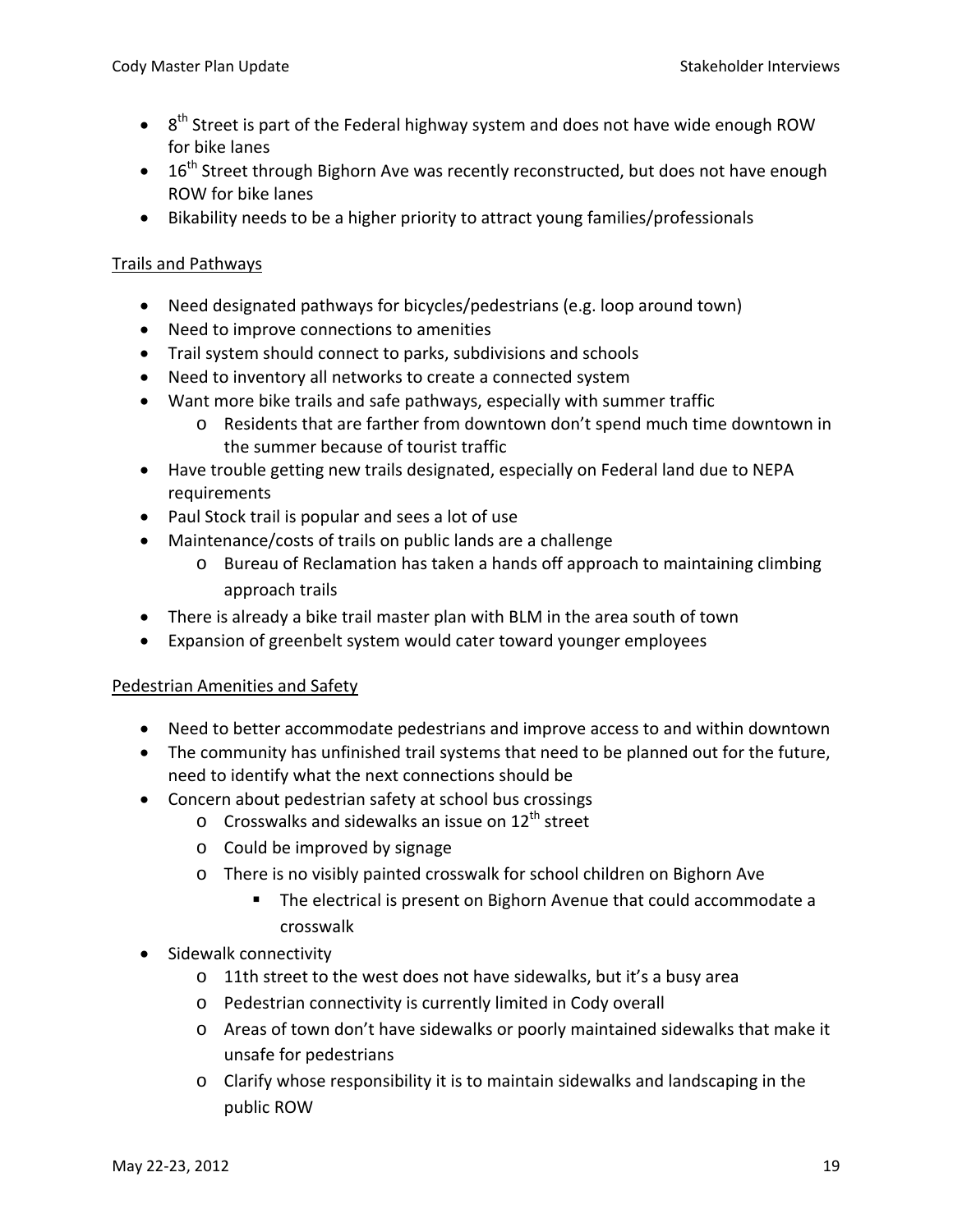- Safe routes to school are important
	- o Incomplete sidewalk network on the way to schools, especially out by the new Sunset elementary school
	- o Feeder lanes to schools often have no sidewalks or curb and gutter
	- o Only ~10% or less of students currently walk to school
- Crosswalk laws are not well enforced and are not always recognized by traffic
- Tourists, especially European visitors like to walk

#### Community Facilities and Activities

- Need to protect current amenities that may not be self-supporting now (e.g. recreation center)
- Hospital, recreation center, and opportunities for shopping are major attractants for new employees
- Participation at Senior Center is high
	- o The center serves about 60 sit down meals per day, with even more delivery meals (which feeds 150‐160 people per day)
	- $\circ$  The center has seen major growth in the past 6 years, and is up  $\sim$ 13% in past year
	- o The center can serve both residents and visitors
	- o Cost is \$3 for a full meal (suggested donation)
	- o Center also serves as a meeting spot for a number of groups (quilters, square dancing, etc.) due to low cost or no cost facility rental and presence of meeting facilities
- People relocating want to see more city‐sponsored community events (e.g. marathon, races)
- A monthly community health fair is held in town, many do not know about it
- There are very few amenities that are attractive to kids on vacation
	- o Existing parks are primarily attractive to residents
	- o Museum considering putting in a children's play space
- If museum converts existing pow wow grounds to parking, it could open an opportunity for an event facility
- Museum wants to improve the entry experience for the museum, which is now dwarfed by the new hospital improvements
- Good sports facilities in town

#### Annexation

- Need to identify what the next areas targeted for annexation should be
	- o Could use an urban service boundary to identify priority areas
- New annexation not likely to significantly impacts schools, except farther out west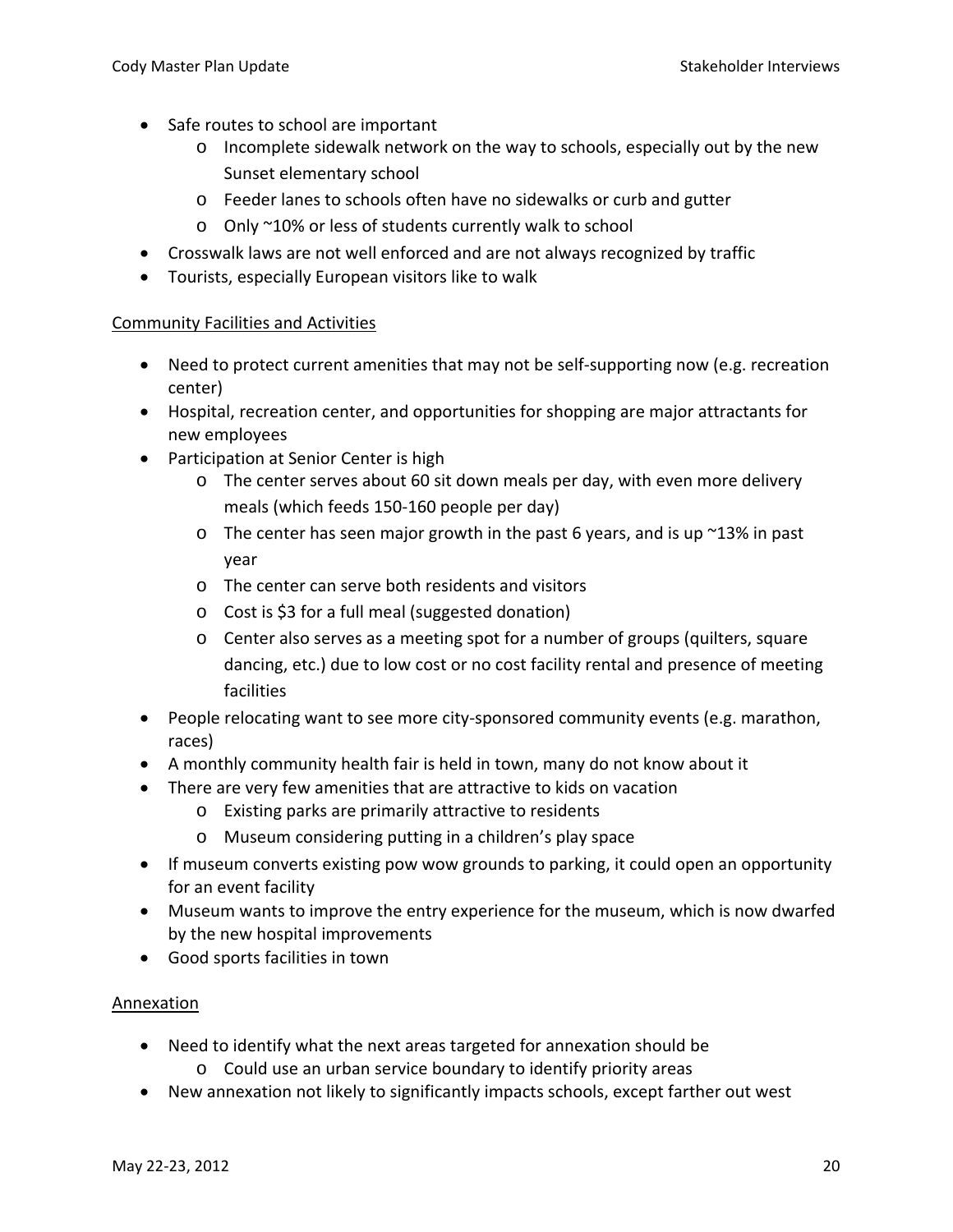beyond the city

- Need better coordination on subdivision regulations between City and County so developers don't have to go through two different processes
	- $\circ$  County could accept city's regulations for 1 mile buffer area, or a jointly adopted plan for potential annexation areas
	- o May require joint coordination of transportation and infrastructure
- Infrastructure is an important consideration for potential annexation areas
- City can't grow west, can grow north (utilities can go in), can grow east toward Sage Creek
- Only annex if there is an economic benefit to the city to annex new land
- City must offer a better range of services to annexed subdivisions (than in Cody Heights, for example)
- Right now developers would prefer to develop new subdivisions in the county where it is less restrictive
- Areas for growth are limited by topography in some directions
- Areas served by city utilities should be annexed so the property tax can benefit the city and pay for services
- Museum owns 100 acre area between museum and river (in county)
	- o City has a perpetual ROW on the property
	- o Logical area for city to expand
	- $\circ$  Concerned about liability for additional recreation amenities (e.g. ice climbing park)
	- o Possibility for ecotourism related activities
	- o Have maintained a strip for residential buffer along southern edge at Monument and Allen
		- Also own a 3-bedroom home on Monument and Allen

# Parks and Open Space

- There is an impact of parks and open space on surrounding areas, both positive (public amenity) and negative (lack of maintenance in some areas)
- Impact fees should be used for operation and maintenance costs in addition to establishing parks/open spaces
	- o Right now it's 1 acre per 50 lots
- Open space is most desirable when it offers recreation opportunities
- Level of service for parks/open space needs to be considered when maintaining existing parks/open space and establishing new areas
- Keep open spaces/greenways connected through easements
- Requirement for percentage of space dedicated to park, or fee in lieu of
	- o There are places in town where there aren't enough parks
	- o Where does the cash in lieu of go? How is the city spending it? Should be spent on more than maintenance of existing parks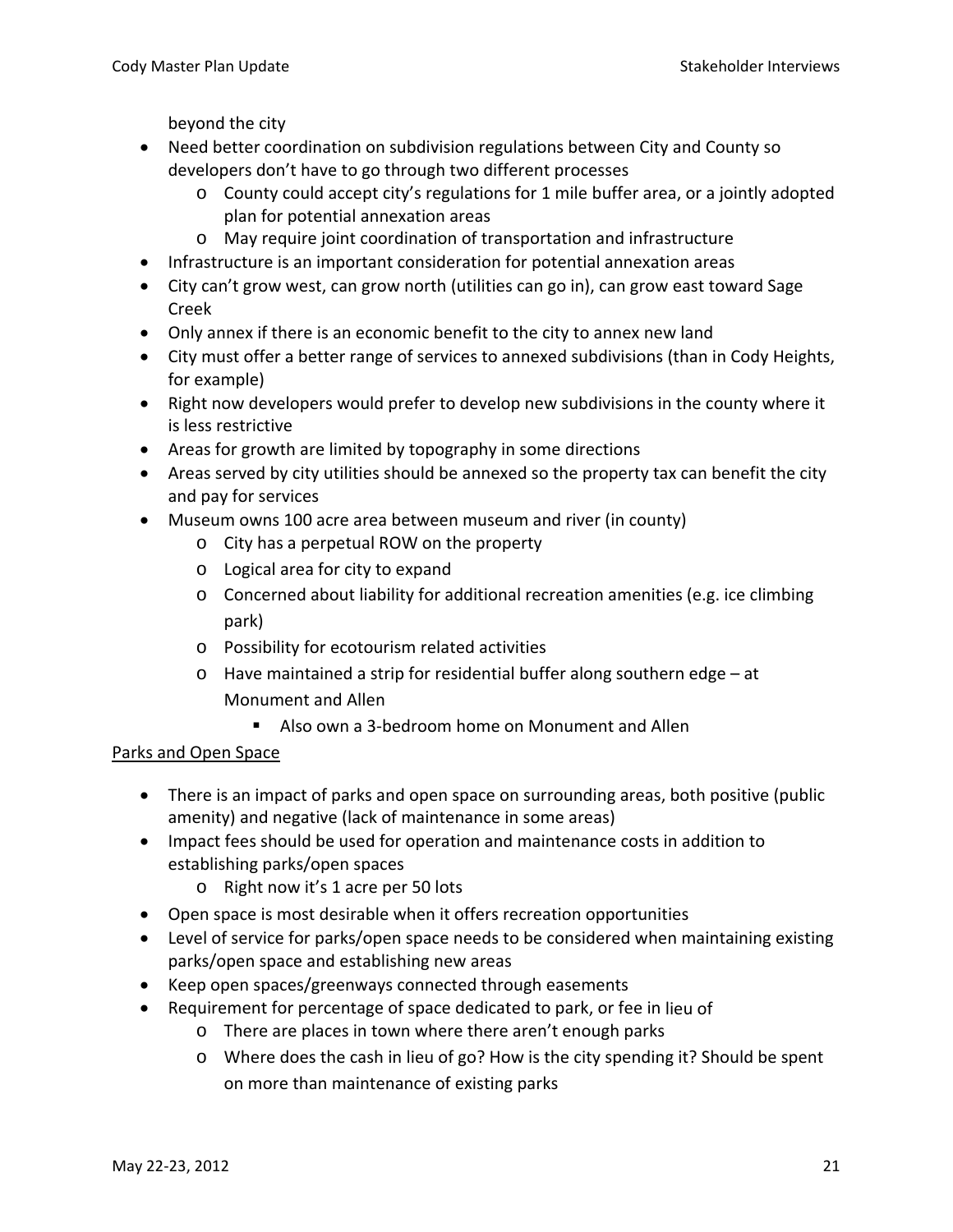- o In the Shadow Mountain subdivision the neighborhood group paid for landscape architect, city funded infrastructure
- Master Plan should make general level of recommendations on level of service related to parks

#### Fiscal Planning

- Need to evaluate fiscal sustainability of everything in Master Plan
- Limit government involvement in developing their own projects (e.g. the new city parking lot took longer than it may have if a contractor had done it, road improvements tend to move slowly)
	- $\circ$  Suggestion that city should have to bid for construction projects the same way contractors do
- Need to examine the effectiveness public spending
- Feeling that state grants/funding not well spent on new development

#### Street Network

- Street Master Plan (1984, updated in 1996) needs to be revisited
- Good transportation is an important amenity in Cody
- Evaluate whether the existing arterials/classifications are appropriate (e.g. for Canyon, Ina, Date Street)
- Low support for roundabouts
- Highway 14/16/20 ( $8<sup>th</sup>$  street) is part of the national highway system and is controlled by WYDOT
- WYDOT maintains highway surface and reconstruction for Main Street, and the city maintains the rest of the ROW for Main Street
- $\bullet$  16<sup>th</sup> Street through Bighorn Ave was recently reconstructed
- Funding for highway maintenance will be cut by 25% in next 3 years
- Can get funding for local streets in town for cities over a certain population
	- o Cody receives \$200,000/yr
	- o Projects have to be overseen by WYDOT and are selected by Public Works
- BBHC planning on moving their pow wow grounds, which could affect road re‐alignment
- Suggestion to make every E‐W street a through street (no stop signs) with only a couple 4 way stops
	- o Especially on truck routes to encourage better traffic flow
- Potential streets proposed in the 1997 plan were not based on enough foresight, and do not allow enough flexibility with developers
- Transportation beyond the downtown grid lacks connectivity
	- o Need to identify priority areas for transportation improvements
	- o May require purchase of ROW or easements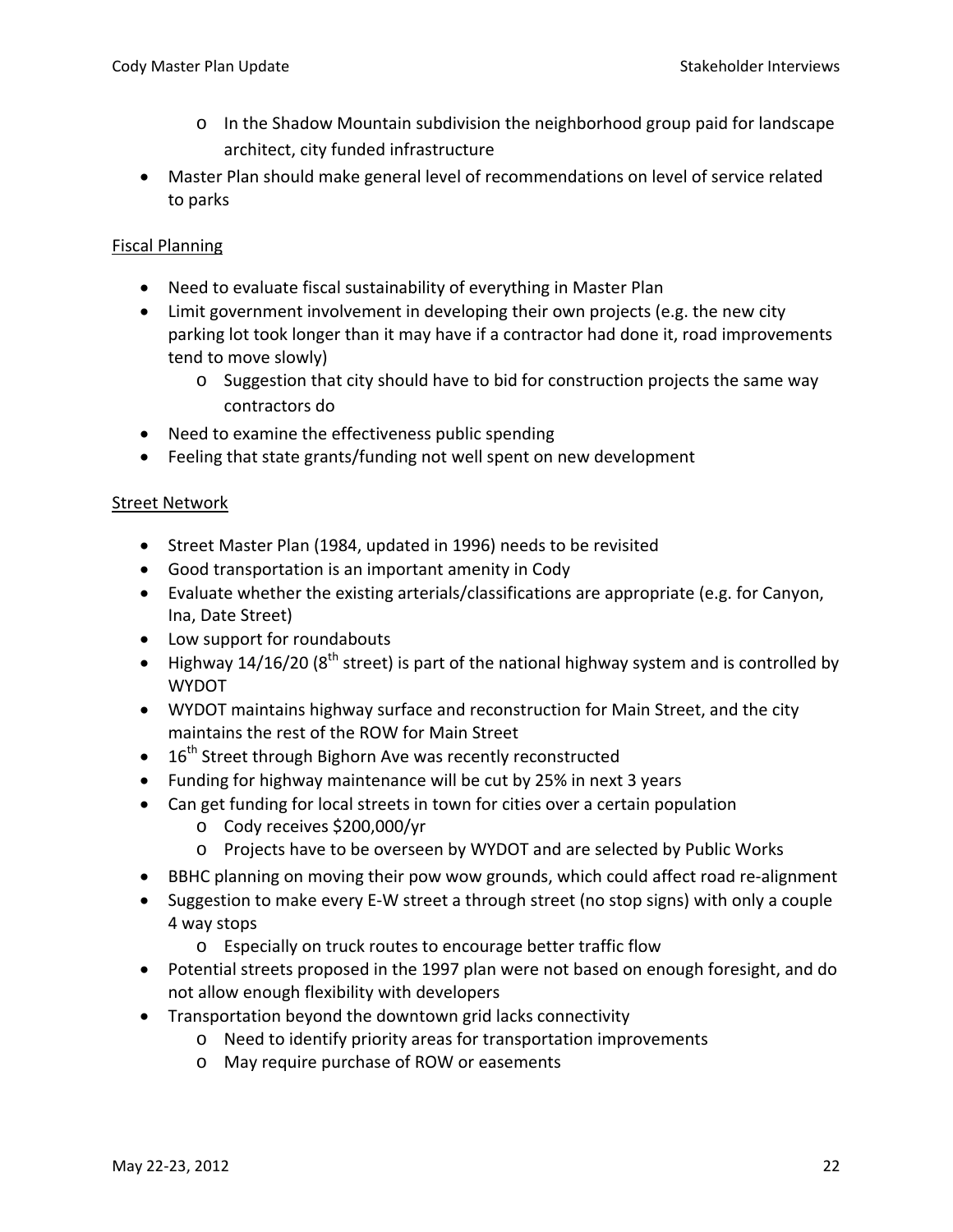## Building/Fire Code

- Fire sprinkler requirement for new buildings seems to cause more problems than it solves and should be reevaluated
- Transition of residential uses to commercial uses presents some building code challenges
	- o Many existing buildings do not meet code, and a change in use triggers a building to be brought up to code
	- o Change of occupancy when converting use of multi‐family to commercial could present issues
	- o For redeveloping near downtown, need to allow enough density to make it financially viable to tear down old, poor quality buildings
- Historical preservation groups seem most concerned with buildings on the Historic Register when they need to be brought up to code

## Schools

- There is currently no need for new land for schools
- There is one recently demolished site that could be a school again if growth demands it
- The 3 elementary schools in town are at capacity
- Middle school currently has room for 150 more students
- High school currently has room for 250 more students
- Student busing occurs for all parts of the school district
- Not open enrollment, but balanced enrollment to get the right numbers in each elementary school
- The school district owns ~43 acres of land out by airport
	- o Potential site for a new bus barn, good access point for buses
	- o Barrier is money to construct new buildings comes from the state, and ancillary buildings area lower priority than school buildings
	- o Building out there now for agricultural technical program with high school
	- o Airport prevents a new school being located on the site
- This year was the first time in a few years that the high school had a larger graduating class
- City's relationship with Northwest College is directly benefitting industry/businesses

# Senior Services

- The senior center has 2 buses and 3 vans that serve senior populations (in‐home residents and senior housing) for errands, appointments, etc.
	- o 1,200 to 1,300 trips per month
	- o City of Cody provides gasoline in‐kind
	- o 10 mile limit for pickups, can be stretched (discretionary)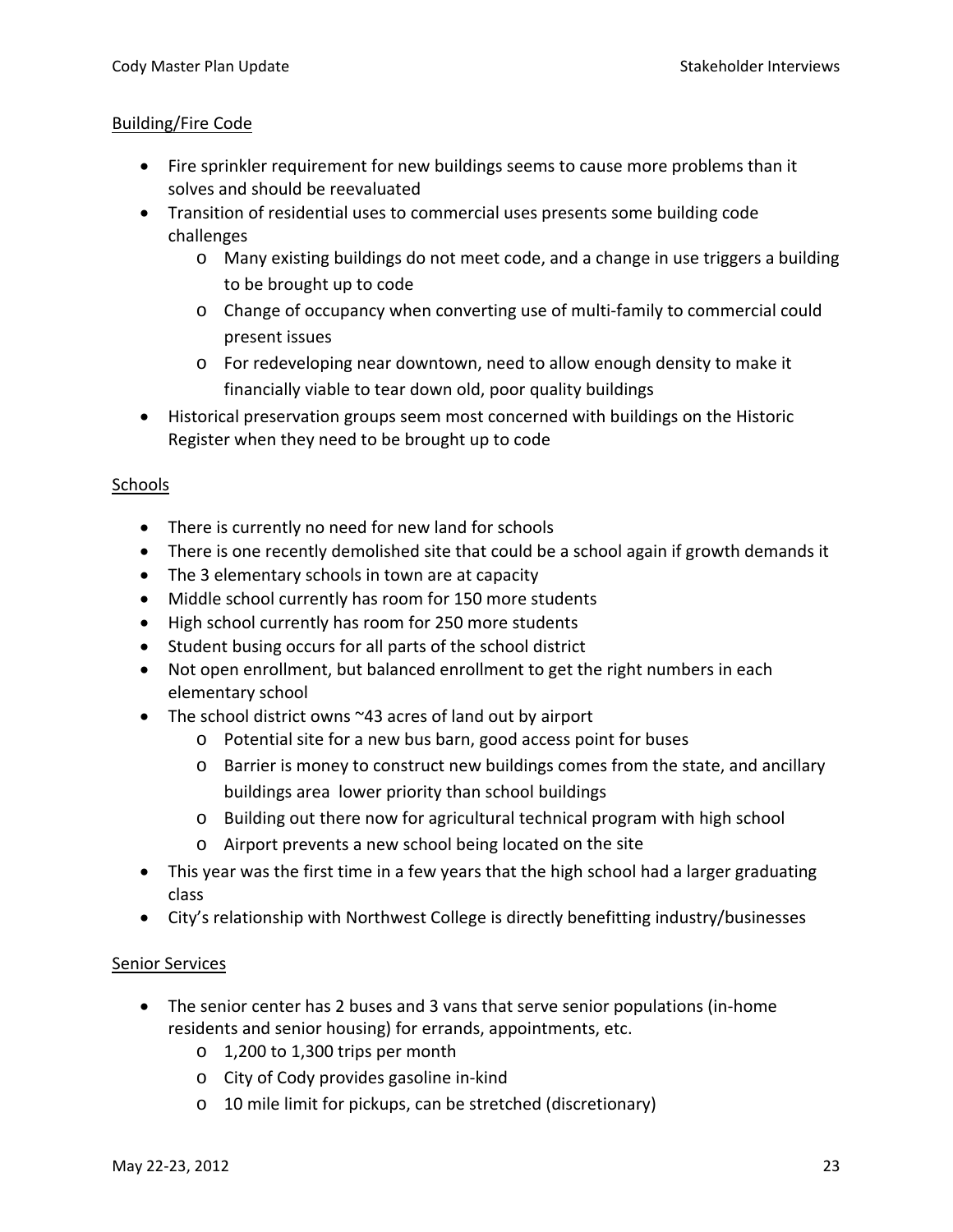- Outside that boundary accessibility is an issue
- Parks are accessible for seniors
- New ramp at Cody club is helpful for senior access
- (see also discussion of Senior Center under community facilities)

## Cost of Development

• Contractor costs seem inflated in Cody compared to nearby communities

## Medical Area

- Need focus on medical area/corridor
- Need to address the zoning in the medical corridor
- Need to support medical industry
- Should support quiet, private commercial uses, such as doctor's offices in the medical area

## Outdoor Recreation

- Need winter entertainment/activities
	- o Already have ice rink in the Riley Arena and recreation center, but need other activities primarily oriented to residents
	- o Suggestion for an events center or hotel with event capabilities for conferences, retreats, banquets to support larger events
- Cody is becoming more outdoor active
	- o Has been growth in participation in climbing, biking, rafting
	- o More visitors are attracted to area for those activities
	- o Not many communities have similar opportunities for fishing, rafting, hiking, biking in town
- A lot of recreation use occurs on Cedar Mountain in the spring, summer and fall months, which presents some private property issues and crowding issues
	- o A lot of residents use the area (lunch breaks, after work crowd)
	- o 1200 named bouldering locations, a lot of climbing opportunities
	- o Opportunity for better partnership with City
- Need better signage and information about hiking/walking/activities for visitors and better promotion of recreation opportunities
	- o Visitors don't necessarily know that Cody has similar amenities to other nearby communities, such as Jackson, Montana, Idaho
	- o Cody should capture potential recreation users in town
	- o Lack of information is a barrier to increasing participation
	- o Need new guidebooks, maps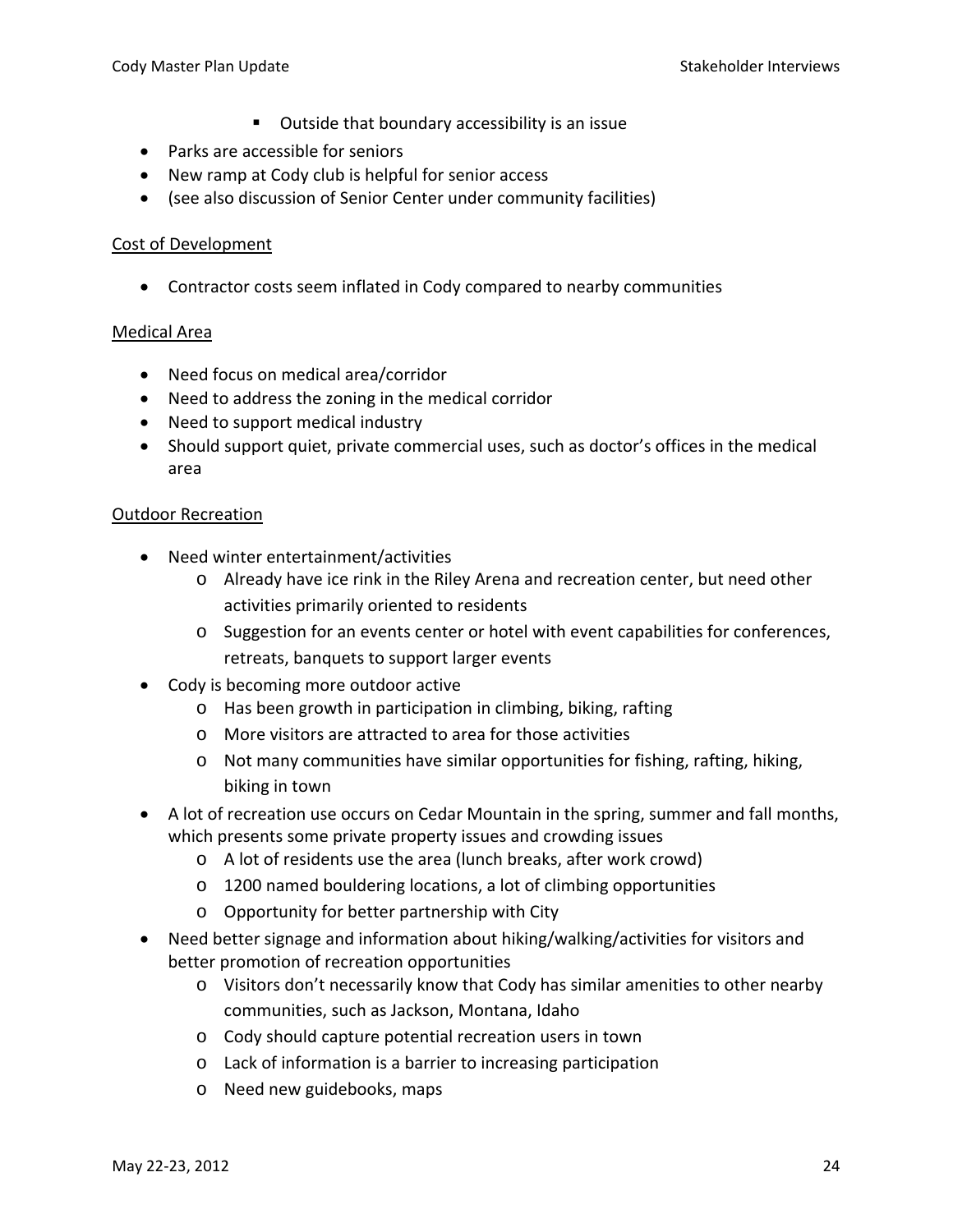- o Could develop one large guidebook that covers all activities
- o Need to identify points of access to river
- $\circ$  New residents moving to town are not aware of existing recreation opportunities
- o Marketing of activities is important
- Shoshone River Canyon
	- o Hiking, fishing, walking, kayaking, climbing, biking
	- o Getting more regional visitation/recognition
	- o Numerous hot springs along river
	- o Lower river corridor is currently underutilized by residents, could be an opportunity
- Potential for a kayak play park on the Shoshone
	- o Could try to convince Bureau of Reclamation to do a scheduled release once a year for a festival
	- o Water is owned by the irrigation districts, which is a major barrier
- When flow gets low, it's difficult to maintain blue ribbon fishery in the Shoshone River o Base minimum instream flow is 150 cfs
- Ice climbing
	- o Potential for an ice climbing park have identified a potential area
		- Area has water, parking, north facing aspect
		- City already has an easement on the land (but there may be some deed restrictions)
		- Yellowstone Recreation Foundation could run it
		- Jackson Hole Mountain guides could operate it
		- Property owner (Buffalo Bill Museum) concerned about liability, which is the biggest barrier
	- o The south Shoshone is a major ice climbing destination
		- Should look at Ouray as a model/case study
	- o There is a competitive nature to developing niche recreational opportunities, and Cody could be in a good position to offer ice climbing
- Should target Billings residents for outdoor recreation visitation
- Outdoor recreation is a major attractant for potential new employees
- There is a need for an outdoor summer facility (e.g. outdoor swimming pool)
	- o Could ideally be located in same complex as recreation center and library
	- o For both locals and tourists, families
	- o No central place in Cody for families to stop and remember, unlike some other towns in Wyoming
- The community should focus on using the assets we already have in a better way (e.g. the river, lakes/ponds)
	- o Need better recreational amenities at lakes and ponds (e.g. beaches)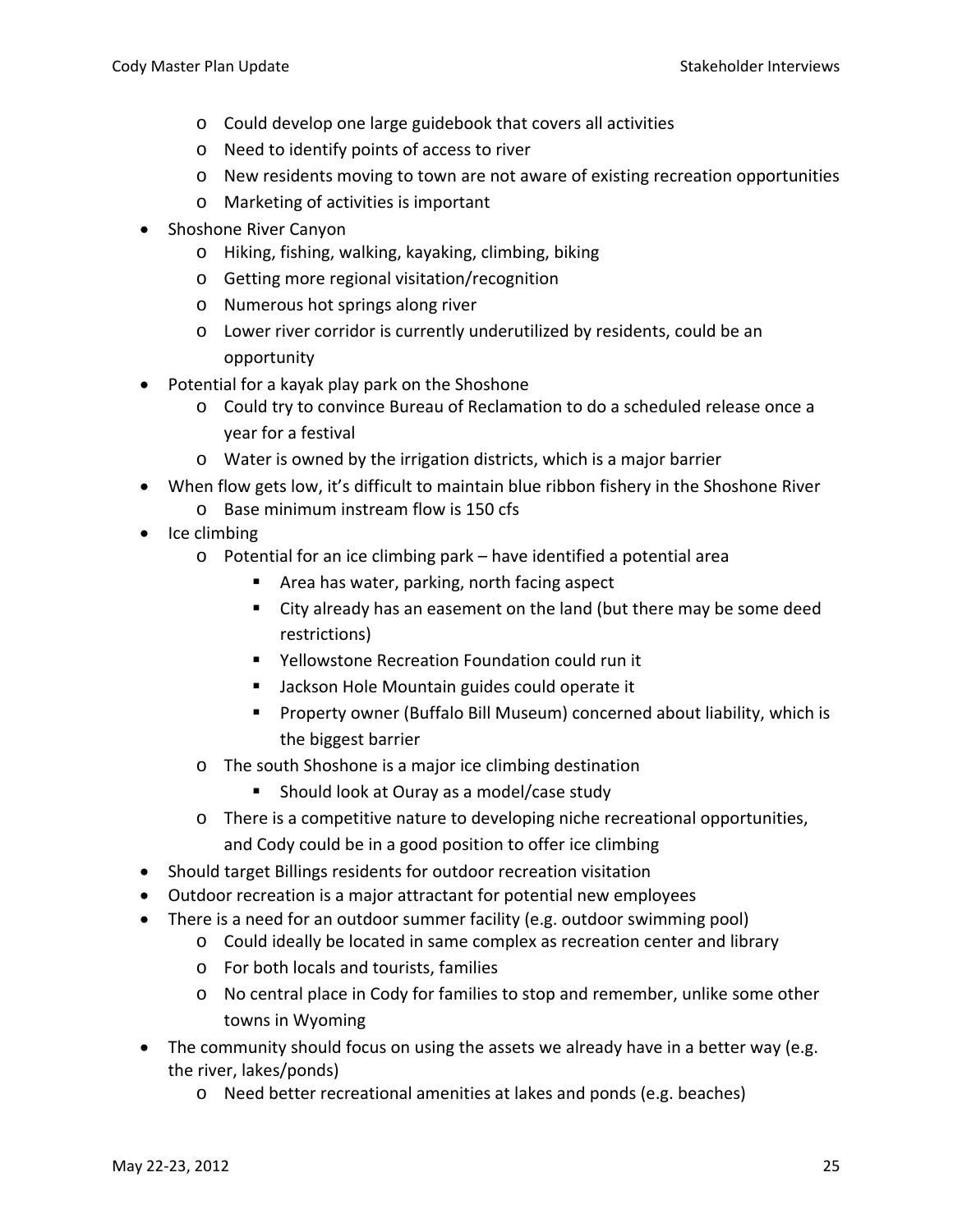## Airport

- Airport is constantly fighting to maintain air service
	- o Cody is a very seasonal market –airports only make money June‐September, difficult the rest of the year
	- o Demand for additional service in the summer
	- o Ongoing dialogue with airlines is essential
	- o Airlines are moving toward larger planes, which are hard for Cody to fill
	- o Wyoming Division of Aeronautics is conducting an economic impact study
		- Economic impact of \$32 million dollars on Cody (see webpage)
- Airport is essential to many of the businesses in Cody
	- o Wild Sheep Foundation
	- o BBHC 7% of visitation is from air travel
	- o New technology‐based language school
	- o Data centers commercial air service, remote, dry climate, good temperatures
- Opened a new airport terminal 1.5 years ago, \$12.5 million, no local money from city/county, but there's a negative image in the community about the cost
- Billings, MT is next closest airport 90 miles away
- Airport currently landlocked, need to protect the land they have
- Currently updating airport layout plan (a piece of the master plan), triggered by new terminal building
	- o Some land will be designated to be released along the Greybull Highway
- No success with industrial park near the airport so far
	- o Airport board just agreed to lower the lease rate, plus a compensation package for a realtor for bringing an interested leasee
	- o FAA doesn't favor selling the land, but the business development grant would probably favor selling the property
	- o Lease was equal to the value of land over a 20 year period
	- o FAA only allows a 50 year lease, but Aleutian would have preferred to buy the property—why went elsewhere
- City has an airport overlay part 77 airspace

# Employment

- 420 employees in school district
- A lot of young people come to Cody without jobs and have trouble finding jobs
- Employment numbers for Cody Labs have more than tripled since 2008
- Cody Labs hire from entry level no degree to masters/PhD
	- o Employees attracted to lifestyle, cleanliness, recreation center and amenities, museum, friendliness of the community